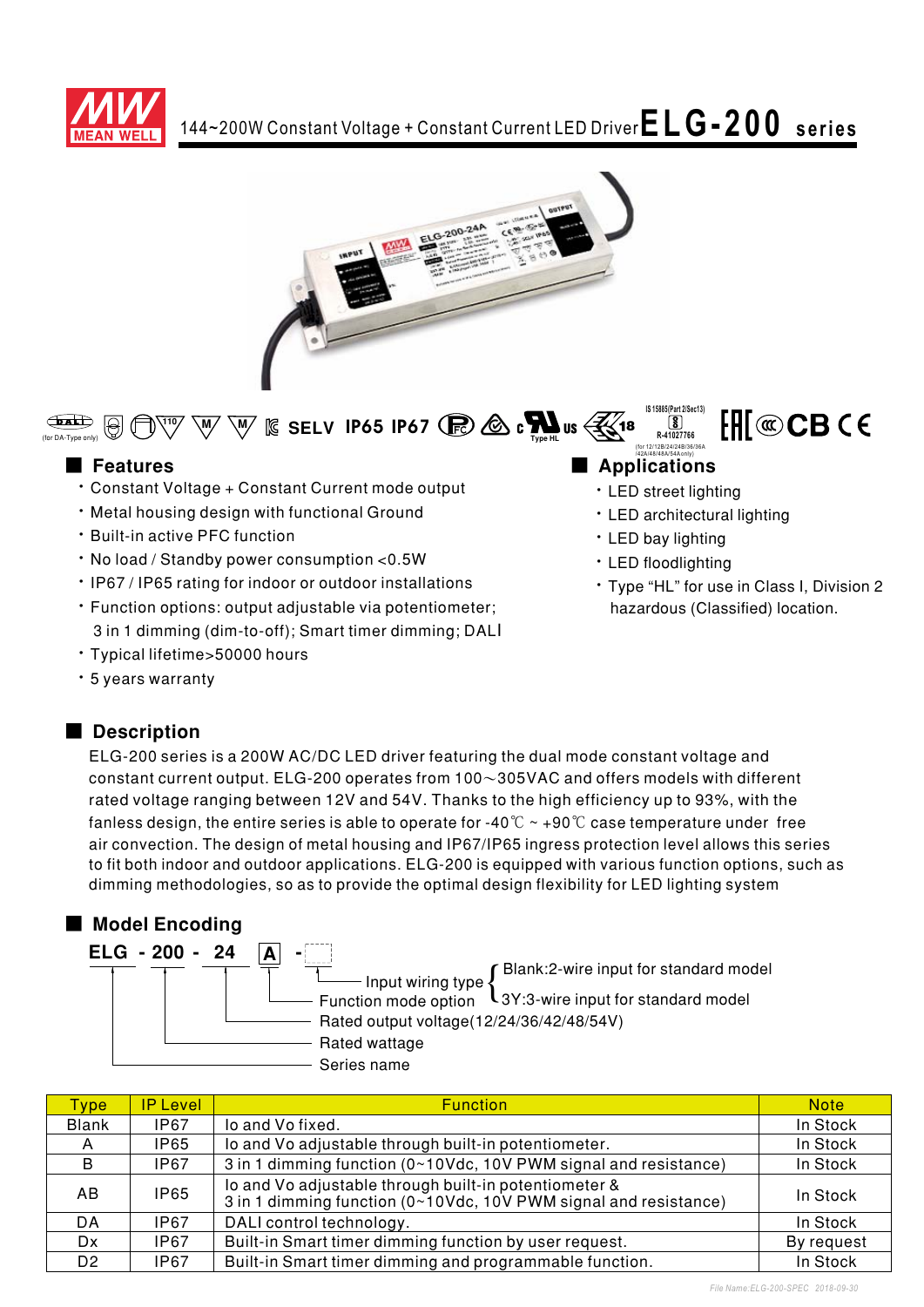

### **SPECIFICATION**

| <b>12V</b><br>36V<br>42V<br>54V<br><b>24V</b><br>48V<br><b>DC VOLTAGE</b><br><b>CONSTANT CURRENT REGION Note.2</b> 6 ~ 12V<br>$12 - 24V$<br>$18 - 36V$<br>$21 - 42V$<br>$27 - 54V$<br>$24 - 48V$<br>5.55A<br>3.72A<br><b>RATED CURRENT</b><br>16A<br>8.4A<br>4.16A<br>4.76A<br>200VAC ~ 305VAC<br>192W<br>199.9W<br>200.88W<br>201.6W<br>199.8W<br>199.68W<br><b>RATED POWER</b><br>100VAC ~ 180VAC<br>144W<br>149.76W<br>149.94W<br>150.12W<br>150W<br>149.76W<br>350mVp-p<br>RIPPLE & NOISE (max.) Note.3 150mVp-p<br>200mVp-p<br>250mVp-p<br>250mVp-p<br>250mVp-p<br>Adjustable for A/AB-Type only (via built-in potentiometer)<br><b>VOLTAGE ADJ. RANGE</b><br>$33.5 - 38.5V$<br>$11.2 - 12.8V$<br>$22.4 - 25.6V$<br>$39 - 45V$<br>$44.8 - 51.2V$<br>$50 - 57V$<br><b>OUTPUT</b><br>Adjustable for A/AB-Type only (via built-in potentiometer)<br><b>CURRENT ADJ. RANGE</b><br>$8 - 16A$<br>$4.2 - 8.4A$<br>$2.78 - 5.55A$<br>$2.38 - 4.76A$<br>$2.08 - 4.16A$<br>$1.86 - 3.72A$<br>±2.0%<br>±2.0%<br>±3.0%<br>±2.0%<br>±2.0%<br>±2.0%<br><b>VOLTAGE TOLERANCE Note.4</b><br>±0.5%<br>±0.5%<br>±0.5%<br><b>LINE REGULATION</b><br>±0.5%<br>±0.5%<br>±0.5%<br>±0.5%<br>±0.5%<br>±2.0%<br>±0.5%<br>±0.5%<br>±0.5%<br><b>LOAD REGULATION</b><br>500ms, 100ms/230VAC, 1000ms, 100ms/115VAC<br>SETUP. RISE TIME Note.6<br>10ms/230VAC 10ms/115VAC<br><b>HOLD UP TIME (Typ.)</b><br>$100 - 305$ VAC<br>$142 - 431VDC$<br><b>VOLTAGE RANGE</b><br>Note.5<br>(Please refer to "STATIC CHARACTERISTIC" section)<br>$47 - 63$ Hz<br><b>FREQUENCY RANGE</b><br>PF ≥ 0.97/115VAC, PF ≥ 0.95/230VAC, PF ≥ 0.92/277VAC@full load<br><b>POWER FACTOR</b><br>(Please refer to "POWER FACTOR (PF) CHARACTERISTIC" section)<br>THD<20%(@load≧50%/115VC,230VAC;@load≧75%/277VAC)<br><b>TOTAL HARMONIC DISTORTION</b><br>(Please refer to "TOTAL HARMONIC DISTORTION(THD)" section)<br><b>INPUT</b><br>92%<br>92%<br><b>EFFICIENCY (Typ.)</b><br>90%<br>92.5%<br>93%<br>93%<br><b>AC CURRENT</b><br>1.8A/115VAC<br>1.2A / 230VAC<br>1.0A/277VAC<br><b>INRUSH CURRENT(Typ.)</b><br>COLD START 60A(twidth=510 $\mu$ s measured at 50% Ipeak) at 230VAC; Per NEMA 410<br>MAX. No. of PSUs on 16A<br>4 units (circuit breaker of type B) / 6 units (circuit breaker of type C) at 230VAC<br><b>CIRCUIT BREAKER</b><br><0.75mA/277VAC<br><b>LEAKAGE CURRENT</b><br>No load power consumption <0.5W for Blank / A / Dx / D-Type<br><b>NO LOAD / STANDBY</b><br><b>POWER CONSUMPTION Note.7</b><br>Standby power consumption <0.5W for B / AB / DA-Type<br>$95 - 108%$<br><b>OVER CURRENT</b><br>Constant current limiting, recovers automatically after fault condition is removed<br>Hiccup mode, recovers automatically after fault condition is removed<br><b>SHORT CIRCUIT</b><br><b>PROTECTION</b><br>$13.5 - 18V$<br>$27 - 34V$<br>$42 - 49V$<br>$47 - 54V$<br>$54 - 63V$<br>$60 - 67V$<br><b>OVER VOLTAGE</b><br>Shut down output voltage, re-power on to recover<br><b>OVER TEMPERATURE</b><br>Shut down output voltage, re-power on to recover<br>Tcase=-40 ~ +90℃ (Please refer to "OUTPUT LOAD vs TEMPERATURE" section)<br><b>WORKING TEMP.</b><br><b>MAX. CASE TEMP.</b><br>Tcase=+90 $°C$<br>20 ~ 95% RH non-condensing<br><b>WORKING HUMIDITY</b><br>$-40 \sim +90^{\circ}$ C, 10 ~ 95% RH<br><b>STORAGE TEMP., HUMIDITY</b><br><b>ENVIRONMENT</b><br><b>TEMP. COEFFICIENT</b><br>$\pm 0.03\%$ / $\degree$ (0 ~ 50 $\degree$ C)<br><b>VIBRATION</b><br>10 $\sim$ 500Hz, 5G 12min./1cycle, period for 72min. each along X, Y, Z axes<br>UL8750(type"HL"), CSA C22.2 No. 250.13-12;IEC/EN/AS/NZS 61347-1, IEC/EN/AS/NZS 61347-2-13 independent, EN62384;<br><b>SAFETY STANDARDS</b><br>EAC TP TC 004:BIS IS15885(for 12/12B/24/24B/36/36A/42A/48/48A/54A only):GB19510.14.GB19510.1; IP65 or IP67;<br>KC61347-1, KC61347-2-13 approved<br><b>DALI STANDARDS</b><br>Compiy with IEC62386-101,102,207 for DA-Type only<br><b>WITHSTAND VOLTAGE</b><br>I/P-O/P:3.75KVAC I/P-FG:2.0KVAC O/P-FG:1.5KVAC<br><b>SAFETY &amp;</b><br><b>ISOLATION RESISTANCE</b><br>I/P-O/P, I/P-FG, O/P-FG:100M Ohms / 500VDC / 25℃/ 70% RH<br>EMC<br>Compliance to EN55015,EN61000-3-2 Class C (@load≥50%) ; EN61000-3-3;GB17625.1,GB17743;EAC TP TC 020; KC KN15,KN61547<br><b>EMC EMISSION</b><br>Compliance to EN61000-4-2,3,4,5,6,8,11; EN61547, light industry level (surge immunity Line-Earth 6KV, Line-Line 4KV); EAC TP TC 020; KC KN15, KN61547<br><b>EMC IMMUNITY</b><br><b>MTBF</b><br>Telcordia SR-332 (Bellcore); 200.8Khrs min.<br>MIL-HDBK-217F (25℃)<br>826.7K hrs min.<br>244*71*37.5mm (L*W*H)<br><b>OTHERS</b><br><b>DIMENSION</b><br>1.22Kg; 12pcs / 15.2Kg / 0.72CUFT<br><b>PACKING</b><br>1. All parameters NOT specially mentioned are measured at 230VAC input, rated current and 25°C of ambient temperature.<br><b>NOTE</b><br>2. Please refer to "DRIVING METHODS OF LED MODULE".<br>3. Ripple & noise are measured at 20MHz of bandwidth by using a 12" twisted pair-wire terminated with a 0.1uf & 47uf parallel capacitor.<br>4. Tolerance: includes set up tolerance, line regulation and load regulation.<br>5. De-rating may be needed under low input voltages. Please refer to "STATIC CHARACTERISTIC" sections for details.<br>6. Length of set up time is measured at first cold start. Turning ON/OFF the driver may lead to increase of the set up time.<br>7. No load/standby power consumption is specified for 230VAC input.<br>8. The driver is considered as a component that will be operated in combination with final equipment. Since EMC performance will be affected by the<br>complete installation, the final equipment manufacturers must re-qualify EMC Directive on the complete installation again.<br>9. This series meets the typical life expectancy of >50,000 hours of operation when Tcase, particularly (tc) point (or TMP, per DLC), is about 70 °C or less.<br>10. Please refer to the warranty statement on MEAN WELL's website at http://www.meanwell.com<br>11. The ambient temperature derating of $3.5^{\circ}$ C/1000m with fanless models and of $5^{\circ}$ C/1000m with fan models for operating altitude higher than 2000m(6500ft).<br>12. For any application note and IP water proof function installation caution, please refer our user manual before using. | <b>MODEL</b> |  | ELG-200-12 $\Box$ | ELG-200-24 $\Box$ | ELG-200-36 | ELG-200-42 $\Box$ | ELG-200-48 $\Box$ | ELG-200-54 |  |
|--------------------------------------------------------------------------------------------------------------------------------------------------------------------------------------------------------------------------------------------------------------------------------------------------------------------------------------------------------------------------------------------------------------------------------------------------------------------------------------------------------------------------------------------------------------------------------------------------------------------------------------------------------------------------------------------------------------------------------------------------------------------------------------------------------------------------------------------------------------------------------------------------------------------------------------------------------------------------------------------------------------------------------------------------------------------------------------------------------------------------------------------------------------------------------------------------------------------------------------------------------------------------------------------------------------------------------------------------------------------------------------------------------------------------------------------------------------------------------------------------------------------------------------------------------------------------------------------------------------------------------------------------------------------------------------------------------------------------------------------------------------------------------------------------------------------------------------------------------------------------------------------------------------------------------------------------------------------------------------------------------------------------------------------------------------------------------------------------------------------------------------------------------------------------------------------------------------------------------------------------------------------------------------------------------------------------------------------------------------------------------------------------------------------------------------------------------------------------------------------------------------------------------------------------------------------------------------------------------------------------------------------------------------------------------------------------------------------------------------------------------------------------------------------------------------------------------------------------------------------------------------------------------------------------------------------------------------------------------------------------------------------------------------------------------------------------------------------------------------------------------------------------------------------------------------------------------------------------------------------------------------------------------------------------------------------------------------------------------------------------------------------------------------------------------------------------------------------------------------------------------------------------------------------------------------------------------------------------------------------------------------------------------------------------------------------------------------------------------------------------------------------------------------------------------------------------------------------------------------------------------------------------------------------------------------------------------------------------------------------------------------------------------------------------------------------------------------------------------------------------------------------------------------------------------------------------------------------------------------------------------------------------------------------------------------------------------------------------------------------------------------------------------------------------------------------------------------------------------------------------------------------------------------------------------------------------------------------------------------------------------------------------------------------------------------------------------------------------------------------------------------------------------------------------------------------------------------------------------------------------------------------------------------------------------------------------------------------------------------------------------------------------------------------------------------------------------------------------------------------------------------------------------------------------------------------------------------------------------------------------------------------------------------------------------------------------------------------------------------------------------------------------------------------------------------------------------------------------------------------------------------------------------------------------------------------------------------------------------------------------------------------------------------------------------------------------------------------------------------------------------------------------------------------------------------------------------------------------------------------------------------------------------------------------------------------------------------------------------------------------------------------------------------------------------------------------------------------------------------------------------------------------------------------------------------------------------------------------------------------------------------------------------------------------------------|--------------|--|-------------------|-------------------|------------|-------------------|-------------------|------------|--|
|                                                                                                                                                                                                                                                                                                                                                                                                                                                                                                                                                                                                                                                                                                                                                                                                                                                                                                                                                                                                                                                                                                                                                                                                                                                                                                                                                                                                                                                                                                                                                                                                                                                                                                                                                                                                                                                                                                                                                                                                                                                                                                                                                                                                                                                                                                                                                                                                                                                                                                                                                                                                                                                                                                                                                                                                                                                                                                                                                                                                                                                                                                                                                                                                                                                                                                                                                                                                                                                                                                                                                                                                                                                                                                                                                                                                                                                                                                                                                                                                                                                                                                                                                                                                                                                                                                                                                                                                                                                                                                                                                                                                                                                                                                                                                                                                                                                                                                                                                                                                                                                                                                                                                                                                                                                                                                                                                                                                                                                                                                                                                                                                                                                                                                                                                                                                                                                                                                                                                                                                                                                                                                                                                                                                                                                                                                              |              |  |                   |                   |            |                   |                   |            |  |
|                                                                                                                                                                                                                                                                                                                                                                                                                                                                                                                                                                                                                                                                                                                                                                                                                                                                                                                                                                                                                                                                                                                                                                                                                                                                                                                                                                                                                                                                                                                                                                                                                                                                                                                                                                                                                                                                                                                                                                                                                                                                                                                                                                                                                                                                                                                                                                                                                                                                                                                                                                                                                                                                                                                                                                                                                                                                                                                                                                                                                                                                                                                                                                                                                                                                                                                                                                                                                                                                                                                                                                                                                                                                                                                                                                                                                                                                                                                                                                                                                                                                                                                                                                                                                                                                                                                                                                                                                                                                                                                                                                                                                                                                                                                                                                                                                                                                                                                                                                                                                                                                                                                                                                                                                                                                                                                                                                                                                                                                                                                                                                                                                                                                                                                                                                                                                                                                                                                                                                                                                                                                                                                                                                                                                                                                                                              |              |  |                   |                   |            |                   |                   |            |  |
|                                                                                                                                                                                                                                                                                                                                                                                                                                                                                                                                                                                                                                                                                                                                                                                                                                                                                                                                                                                                                                                                                                                                                                                                                                                                                                                                                                                                                                                                                                                                                                                                                                                                                                                                                                                                                                                                                                                                                                                                                                                                                                                                                                                                                                                                                                                                                                                                                                                                                                                                                                                                                                                                                                                                                                                                                                                                                                                                                                                                                                                                                                                                                                                                                                                                                                                                                                                                                                                                                                                                                                                                                                                                                                                                                                                                                                                                                                                                                                                                                                                                                                                                                                                                                                                                                                                                                                                                                                                                                                                                                                                                                                                                                                                                                                                                                                                                                                                                                                                                                                                                                                                                                                                                                                                                                                                                                                                                                                                                                                                                                                                                                                                                                                                                                                                                                                                                                                                                                                                                                                                                                                                                                                                                                                                                                                              |              |  |                   |                   |            |                   |                   |            |  |
|                                                                                                                                                                                                                                                                                                                                                                                                                                                                                                                                                                                                                                                                                                                                                                                                                                                                                                                                                                                                                                                                                                                                                                                                                                                                                                                                                                                                                                                                                                                                                                                                                                                                                                                                                                                                                                                                                                                                                                                                                                                                                                                                                                                                                                                                                                                                                                                                                                                                                                                                                                                                                                                                                                                                                                                                                                                                                                                                                                                                                                                                                                                                                                                                                                                                                                                                                                                                                                                                                                                                                                                                                                                                                                                                                                                                                                                                                                                                                                                                                                                                                                                                                                                                                                                                                                                                                                                                                                                                                                                                                                                                                                                                                                                                                                                                                                                                                                                                                                                                                                                                                                                                                                                                                                                                                                                                                                                                                                                                                                                                                                                                                                                                                                                                                                                                                                                                                                                                                                                                                                                                                                                                                                                                                                                                                                              |              |  |                   |                   |            |                   |                   |            |  |
|                                                                                                                                                                                                                                                                                                                                                                                                                                                                                                                                                                                                                                                                                                                                                                                                                                                                                                                                                                                                                                                                                                                                                                                                                                                                                                                                                                                                                                                                                                                                                                                                                                                                                                                                                                                                                                                                                                                                                                                                                                                                                                                                                                                                                                                                                                                                                                                                                                                                                                                                                                                                                                                                                                                                                                                                                                                                                                                                                                                                                                                                                                                                                                                                                                                                                                                                                                                                                                                                                                                                                                                                                                                                                                                                                                                                                                                                                                                                                                                                                                                                                                                                                                                                                                                                                                                                                                                                                                                                                                                                                                                                                                                                                                                                                                                                                                                                                                                                                                                                                                                                                                                                                                                                                                                                                                                                                                                                                                                                                                                                                                                                                                                                                                                                                                                                                                                                                                                                                                                                                                                                                                                                                                                                                                                                                                              |              |  |                   |                   |            |                   |                   |            |  |
|                                                                                                                                                                                                                                                                                                                                                                                                                                                                                                                                                                                                                                                                                                                                                                                                                                                                                                                                                                                                                                                                                                                                                                                                                                                                                                                                                                                                                                                                                                                                                                                                                                                                                                                                                                                                                                                                                                                                                                                                                                                                                                                                                                                                                                                                                                                                                                                                                                                                                                                                                                                                                                                                                                                                                                                                                                                                                                                                                                                                                                                                                                                                                                                                                                                                                                                                                                                                                                                                                                                                                                                                                                                                                                                                                                                                                                                                                                                                                                                                                                                                                                                                                                                                                                                                                                                                                                                                                                                                                                                                                                                                                                                                                                                                                                                                                                                                                                                                                                                                                                                                                                                                                                                                                                                                                                                                                                                                                                                                                                                                                                                                                                                                                                                                                                                                                                                                                                                                                                                                                                                                                                                                                                                                                                                                                                              |              |  |                   |                   |            |                   |                   |            |  |
|                                                                                                                                                                                                                                                                                                                                                                                                                                                                                                                                                                                                                                                                                                                                                                                                                                                                                                                                                                                                                                                                                                                                                                                                                                                                                                                                                                                                                                                                                                                                                                                                                                                                                                                                                                                                                                                                                                                                                                                                                                                                                                                                                                                                                                                                                                                                                                                                                                                                                                                                                                                                                                                                                                                                                                                                                                                                                                                                                                                                                                                                                                                                                                                                                                                                                                                                                                                                                                                                                                                                                                                                                                                                                                                                                                                                                                                                                                                                                                                                                                                                                                                                                                                                                                                                                                                                                                                                                                                                                                                                                                                                                                                                                                                                                                                                                                                                                                                                                                                                                                                                                                                                                                                                                                                                                                                                                                                                                                                                                                                                                                                                                                                                                                                                                                                                                                                                                                                                                                                                                                                                                                                                                                                                                                                                                                              |              |  |                   |                   |            |                   |                   |            |  |
|                                                                                                                                                                                                                                                                                                                                                                                                                                                                                                                                                                                                                                                                                                                                                                                                                                                                                                                                                                                                                                                                                                                                                                                                                                                                                                                                                                                                                                                                                                                                                                                                                                                                                                                                                                                                                                                                                                                                                                                                                                                                                                                                                                                                                                                                                                                                                                                                                                                                                                                                                                                                                                                                                                                                                                                                                                                                                                                                                                                                                                                                                                                                                                                                                                                                                                                                                                                                                                                                                                                                                                                                                                                                                                                                                                                                                                                                                                                                                                                                                                                                                                                                                                                                                                                                                                                                                                                                                                                                                                                                                                                                                                                                                                                                                                                                                                                                                                                                                                                                                                                                                                                                                                                                                                                                                                                                                                                                                                                                                                                                                                                                                                                                                                                                                                                                                                                                                                                                                                                                                                                                                                                                                                                                                                                                                                              |              |  |                   |                   |            |                   |                   |            |  |
|                                                                                                                                                                                                                                                                                                                                                                                                                                                                                                                                                                                                                                                                                                                                                                                                                                                                                                                                                                                                                                                                                                                                                                                                                                                                                                                                                                                                                                                                                                                                                                                                                                                                                                                                                                                                                                                                                                                                                                                                                                                                                                                                                                                                                                                                                                                                                                                                                                                                                                                                                                                                                                                                                                                                                                                                                                                                                                                                                                                                                                                                                                                                                                                                                                                                                                                                                                                                                                                                                                                                                                                                                                                                                                                                                                                                                                                                                                                                                                                                                                                                                                                                                                                                                                                                                                                                                                                                                                                                                                                                                                                                                                                                                                                                                                                                                                                                                                                                                                                                                                                                                                                                                                                                                                                                                                                                                                                                                                                                                                                                                                                                                                                                                                                                                                                                                                                                                                                                                                                                                                                                                                                                                                                                                                                                                                              |              |  |                   |                   |            |                   |                   |            |  |
|                                                                                                                                                                                                                                                                                                                                                                                                                                                                                                                                                                                                                                                                                                                                                                                                                                                                                                                                                                                                                                                                                                                                                                                                                                                                                                                                                                                                                                                                                                                                                                                                                                                                                                                                                                                                                                                                                                                                                                                                                                                                                                                                                                                                                                                                                                                                                                                                                                                                                                                                                                                                                                                                                                                                                                                                                                                                                                                                                                                                                                                                                                                                                                                                                                                                                                                                                                                                                                                                                                                                                                                                                                                                                                                                                                                                                                                                                                                                                                                                                                                                                                                                                                                                                                                                                                                                                                                                                                                                                                                                                                                                                                                                                                                                                                                                                                                                                                                                                                                                                                                                                                                                                                                                                                                                                                                                                                                                                                                                                                                                                                                                                                                                                                                                                                                                                                                                                                                                                                                                                                                                                                                                                                                                                                                                                                              |              |  |                   |                   |            |                   |                   |            |  |
|                                                                                                                                                                                                                                                                                                                                                                                                                                                                                                                                                                                                                                                                                                                                                                                                                                                                                                                                                                                                                                                                                                                                                                                                                                                                                                                                                                                                                                                                                                                                                                                                                                                                                                                                                                                                                                                                                                                                                                                                                                                                                                                                                                                                                                                                                                                                                                                                                                                                                                                                                                                                                                                                                                                                                                                                                                                                                                                                                                                                                                                                                                                                                                                                                                                                                                                                                                                                                                                                                                                                                                                                                                                                                                                                                                                                                                                                                                                                                                                                                                                                                                                                                                                                                                                                                                                                                                                                                                                                                                                                                                                                                                                                                                                                                                                                                                                                                                                                                                                                                                                                                                                                                                                                                                                                                                                                                                                                                                                                                                                                                                                                                                                                                                                                                                                                                                                                                                                                                                                                                                                                                                                                                                                                                                                                                                              |              |  |                   |                   |            |                   |                   |            |  |
|                                                                                                                                                                                                                                                                                                                                                                                                                                                                                                                                                                                                                                                                                                                                                                                                                                                                                                                                                                                                                                                                                                                                                                                                                                                                                                                                                                                                                                                                                                                                                                                                                                                                                                                                                                                                                                                                                                                                                                                                                                                                                                                                                                                                                                                                                                                                                                                                                                                                                                                                                                                                                                                                                                                                                                                                                                                                                                                                                                                                                                                                                                                                                                                                                                                                                                                                                                                                                                                                                                                                                                                                                                                                                                                                                                                                                                                                                                                                                                                                                                                                                                                                                                                                                                                                                                                                                                                                                                                                                                                                                                                                                                                                                                                                                                                                                                                                                                                                                                                                                                                                                                                                                                                                                                                                                                                                                                                                                                                                                                                                                                                                                                                                                                                                                                                                                                                                                                                                                                                                                                                                                                                                                                                                                                                                                                              |              |  |                   |                   |            |                   |                   |            |  |
|                                                                                                                                                                                                                                                                                                                                                                                                                                                                                                                                                                                                                                                                                                                                                                                                                                                                                                                                                                                                                                                                                                                                                                                                                                                                                                                                                                                                                                                                                                                                                                                                                                                                                                                                                                                                                                                                                                                                                                                                                                                                                                                                                                                                                                                                                                                                                                                                                                                                                                                                                                                                                                                                                                                                                                                                                                                                                                                                                                                                                                                                                                                                                                                                                                                                                                                                                                                                                                                                                                                                                                                                                                                                                                                                                                                                                                                                                                                                                                                                                                                                                                                                                                                                                                                                                                                                                                                                                                                                                                                                                                                                                                                                                                                                                                                                                                                                                                                                                                                                                                                                                                                                                                                                                                                                                                                                                                                                                                                                                                                                                                                                                                                                                                                                                                                                                                                                                                                                                                                                                                                                                                                                                                                                                                                                                                              |              |  |                   |                   |            |                   |                   |            |  |
|                                                                                                                                                                                                                                                                                                                                                                                                                                                                                                                                                                                                                                                                                                                                                                                                                                                                                                                                                                                                                                                                                                                                                                                                                                                                                                                                                                                                                                                                                                                                                                                                                                                                                                                                                                                                                                                                                                                                                                                                                                                                                                                                                                                                                                                                                                                                                                                                                                                                                                                                                                                                                                                                                                                                                                                                                                                                                                                                                                                                                                                                                                                                                                                                                                                                                                                                                                                                                                                                                                                                                                                                                                                                                                                                                                                                                                                                                                                                                                                                                                                                                                                                                                                                                                                                                                                                                                                                                                                                                                                                                                                                                                                                                                                                                                                                                                                                                                                                                                                                                                                                                                                                                                                                                                                                                                                                                                                                                                                                                                                                                                                                                                                                                                                                                                                                                                                                                                                                                                                                                                                                                                                                                                                                                                                                                                              |              |  |                   |                   |            |                   |                   |            |  |
|                                                                                                                                                                                                                                                                                                                                                                                                                                                                                                                                                                                                                                                                                                                                                                                                                                                                                                                                                                                                                                                                                                                                                                                                                                                                                                                                                                                                                                                                                                                                                                                                                                                                                                                                                                                                                                                                                                                                                                                                                                                                                                                                                                                                                                                                                                                                                                                                                                                                                                                                                                                                                                                                                                                                                                                                                                                                                                                                                                                                                                                                                                                                                                                                                                                                                                                                                                                                                                                                                                                                                                                                                                                                                                                                                                                                                                                                                                                                                                                                                                                                                                                                                                                                                                                                                                                                                                                                                                                                                                                                                                                                                                                                                                                                                                                                                                                                                                                                                                                                                                                                                                                                                                                                                                                                                                                                                                                                                                                                                                                                                                                                                                                                                                                                                                                                                                                                                                                                                                                                                                                                                                                                                                                                                                                                                                              |              |  |                   |                   |            |                   |                   |            |  |
|                                                                                                                                                                                                                                                                                                                                                                                                                                                                                                                                                                                                                                                                                                                                                                                                                                                                                                                                                                                                                                                                                                                                                                                                                                                                                                                                                                                                                                                                                                                                                                                                                                                                                                                                                                                                                                                                                                                                                                                                                                                                                                                                                                                                                                                                                                                                                                                                                                                                                                                                                                                                                                                                                                                                                                                                                                                                                                                                                                                                                                                                                                                                                                                                                                                                                                                                                                                                                                                                                                                                                                                                                                                                                                                                                                                                                                                                                                                                                                                                                                                                                                                                                                                                                                                                                                                                                                                                                                                                                                                                                                                                                                                                                                                                                                                                                                                                                                                                                                                                                                                                                                                                                                                                                                                                                                                                                                                                                                                                                                                                                                                                                                                                                                                                                                                                                                                                                                                                                                                                                                                                                                                                                                                                                                                                                                              |              |  |                   |                   |            |                   |                   |            |  |
|                                                                                                                                                                                                                                                                                                                                                                                                                                                                                                                                                                                                                                                                                                                                                                                                                                                                                                                                                                                                                                                                                                                                                                                                                                                                                                                                                                                                                                                                                                                                                                                                                                                                                                                                                                                                                                                                                                                                                                                                                                                                                                                                                                                                                                                                                                                                                                                                                                                                                                                                                                                                                                                                                                                                                                                                                                                                                                                                                                                                                                                                                                                                                                                                                                                                                                                                                                                                                                                                                                                                                                                                                                                                                                                                                                                                                                                                                                                                                                                                                                                                                                                                                                                                                                                                                                                                                                                                                                                                                                                                                                                                                                                                                                                                                                                                                                                                                                                                                                                                                                                                                                                                                                                                                                                                                                                                                                                                                                                                                                                                                                                                                                                                                                                                                                                                                                                                                                                                                                                                                                                                                                                                                                                                                                                                                                              |              |  |                   |                   |            |                   |                   |            |  |
|                                                                                                                                                                                                                                                                                                                                                                                                                                                                                                                                                                                                                                                                                                                                                                                                                                                                                                                                                                                                                                                                                                                                                                                                                                                                                                                                                                                                                                                                                                                                                                                                                                                                                                                                                                                                                                                                                                                                                                                                                                                                                                                                                                                                                                                                                                                                                                                                                                                                                                                                                                                                                                                                                                                                                                                                                                                                                                                                                                                                                                                                                                                                                                                                                                                                                                                                                                                                                                                                                                                                                                                                                                                                                                                                                                                                                                                                                                                                                                                                                                                                                                                                                                                                                                                                                                                                                                                                                                                                                                                                                                                                                                                                                                                                                                                                                                                                                                                                                                                                                                                                                                                                                                                                                                                                                                                                                                                                                                                                                                                                                                                                                                                                                                                                                                                                                                                                                                                                                                                                                                                                                                                                                                                                                                                                                                              |              |  |                   |                   |            |                   |                   |            |  |
|                                                                                                                                                                                                                                                                                                                                                                                                                                                                                                                                                                                                                                                                                                                                                                                                                                                                                                                                                                                                                                                                                                                                                                                                                                                                                                                                                                                                                                                                                                                                                                                                                                                                                                                                                                                                                                                                                                                                                                                                                                                                                                                                                                                                                                                                                                                                                                                                                                                                                                                                                                                                                                                                                                                                                                                                                                                                                                                                                                                                                                                                                                                                                                                                                                                                                                                                                                                                                                                                                                                                                                                                                                                                                                                                                                                                                                                                                                                                                                                                                                                                                                                                                                                                                                                                                                                                                                                                                                                                                                                                                                                                                                                                                                                                                                                                                                                                                                                                                                                                                                                                                                                                                                                                                                                                                                                                                                                                                                                                                                                                                                                                                                                                                                                                                                                                                                                                                                                                                                                                                                                                                                                                                                                                                                                                                                              |              |  |                   |                   |            |                   |                   |            |  |
|                                                                                                                                                                                                                                                                                                                                                                                                                                                                                                                                                                                                                                                                                                                                                                                                                                                                                                                                                                                                                                                                                                                                                                                                                                                                                                                                                                                                                                                                                                                                                                                                                                                                                                                                                                                                                                                                                                                                                                                                                                                                                                                                                                                                                                                                                                                                                                                                                                                                                                                                                                                                                                                                                                                                                                                                                                                                                                                                                                                                                                                                                                                                                                                                                                                                                                                                                                                                                                                                                                                                                                                                                                                                                                                                                                                                                                                                                                                                                                                                                                                                                                                                                                                                                                                                                                                                                                                                                                                                                                                                                                                                                                                                                                                                                                                                                                                                                                                                                                                                                                                                                                                                                                                                                                                                                                                                                                                                                                                                                                                                                                                                                                                                                                                                                                                                                                                                                                                                                                                                                                                                                                                                                                                                                                                                                                              |              |  |                   |                   |            |                   |                   |            |  |
|                                                                                                                                                                                                                                                                                                                                                                                                                                                                                                                                                                                                                                                                                                                                                                                                                                                                                                                                                                                                                                                                                                                                                                                                                                                                                                                                                                                                                                                                                                                                                                                                                                                                                                                                                                                                                                                                                                                                                                                                                                                                                                                                                                                                                                                                                                                                                                                                                                                                                                                                                                                                                                                                                                                                                                                                                                                                                                                                                                                                                                                                                                                                                                                                                                                                                                                                                                                                                                                                                                                                                                                                                                                                                                                                                                                                                                                                                                                                                                                                                                                                                                                                                                                                                                                                                                                                                                                                                                                                                                                                                                                                                                                                                                                                                                                                                                                                                                                                                                                                                                                                                                                                                                                                                                                                                                                                                                                                                                                                                                                                                                                                                                                                                                                                                                                                                                                                                                                                                                                                                                                                                                                                                                                                                                                                                                              |              |  |                   |                   |            |                   |                   |            |  |
|                                                                                                                                                                                                                                                                                                                                                                                                                                                                                                                                                                                                                                                                                                                                                                                                                                                                                                                                                                                                                                                                                                                                                                                                                                                                                                                                                                                                                                                                                                                                                                                                                                                                                                                                                                                                                                                                                                                                                                                                                                                                                                                                                                                                                                                                                                                                                                                                                                                                                                                                                                                                                                                                                                                                                                                                                                                                                                                                                                                                                                                                                                                                                                                                                                                                                                                                                                                                                                                                                                                                                                                                                                                                                                                                                                                                                                                                                                                                                                                                                                                                                                                                                                                                                                                                                                                                                                                                                                                                                                                                                                                                                                                                                                                                                                                                                                                                                                                                                                                                                                                                                                                                                                                                                                                                                                                                                                                                                                                                                                                                                                                                                                                                                                                                                                                                                                                                                                                                                                                                                                                                                                                                                                                                                                                                                                              |              |  |                   |                   |            |                   |                   |            |  |
|                                                                                                                                                                                                                                                                                                                                                                                                                                                                                                                                                                                                                                                                                                                                                                                                                                                                                                                                                                                                                                                                                                                                                                                                                                                                                                                                                                                                                                                                                                                                                                                                                                                                                                                                                                                                                                                                                                                                                                                                                                                                                                                                                                                                                                                                                                                                                                                                                                                                                                                                                                                                                                                                                                                                                                                                                                                                                                                                                                                                                                                                                                                                                                                                                                                                                                                                                                                                                                                                                                                                                                                                                                                                                                                                                                                                                                                                                                                                                                                                                                                                                                                                                                                                                                                                                                                                                                                                                                                                                                                                                                                                                                                                                                                                                                                                                                                                                                                                                                                                                                                                                                                                                                                                                                                                                                                                                                                                                                                                                                                                                                                                                                                                                                                                                                                                                                                                                                                                                                                                                                                                                                                                                                                                                                                                                                              |              |  |                   |                   |            |                   |                   |            |  |
|                                                                                                                                                                                                                                                                                                                                                                                                                                                                                                                                                                                                                                                                                                                                                                                                                                                                                                                                                                                                                                                                                                                                                                                                                                                                                                                                                                                                                                                                                                                                                                                                                                                                                                                                                                                                                                                                                                                                                                                                                                                                                                                                                                                                                                                                                                                                                                                                                                                                                                                                                                                                                                                                                                                                                                                                                                                                                                                                                                                                                                                                                                                                                                                                                                                                                                                                                                                                                                                                                                                                                                                                                                                                                                                                                                                                                                                                                                                                                                                                                                                                                                                                                                                                                                                                                                                                                                                                                                                                                                                                                                                                                                                                                                                                                                                                                                                                                                                                                                                                                                                                                                                                                                                                                                                                                                                                                                                                                                                                                                                                                                                                                                                                                                                                                                                                                                                                                                                                                                                                                                                                                                                                                                                                                                                                                                              |              |  |                   |                   |            |                   |                   |            |  |
|                                                                                                                                                                                                                                                                                                                                                                                                                                                                                                                                                                                                                                                                                                                                                                                                                                                                                                                                                                                                                                                                                                                                                                                                                                                                                                                                                                                                                                                                                                                                                                                                                                                                                                                                                                                                                                                                                                                                                                                                                                                                                                                                                                                                                                                                                                                                                                                                                                                                                                                                                                                                                                                                                                                                                                                                                                                                                                                                                                                                                                                                                                                                                                                                                                                                                                                                                                                                                                                                                                                                                                                                                                                                                                                                                                                                                                                                                                                                                                                                                                                                                                                                                                                                                                                                                                                                                                                                                                                                                                                                                                                                                                                                                                                                                                                                                                                                                                                                                                                                                                                                                                                                                                                                                                                                                                                                                                                                                                                                                                                                                                                                                                                                                                                                                                                                                                                                                                                                                                                                                                                                                                                                                                                                                                                                                                              |              |  |                   |                   |            |                   |                   |            |  |
|                                                                                                                                                                                                                                                                                                                                                                                                                                                                                                                                                                                                                                                                                                                                                                                                                                                                                                                                                                                                                                                                                                                                                                                                                                                                                                                                                                                                                                                                                                                                                                                                                                                                                                                                                                                                                                                                                                                                                                                                                                                                                                                                                                                                                                                                                                                                                                                                                                                                                                                                                                                                                                                                                                                                                                                                                                                                                                                                                                                                                                                                                                                                                                                                                                                                                                                                                                                                                                                                                                                                                                                                                                                                                                                                                                                                                                                                                                                                                                                                                                                                                                                                                                                                                                                                                                                                                                                                                                                                                                                                                                                                                                                                                                                                                                                                                                                                                                                                                                                                                                                                                                                                                                                                                                                                                                                                                                                                                                                                                                                                                                                                                                                                                                                                                                                                                                                                                                                                                                                                                                                                                                                                                                                                                                                                                                              |              |  |                   |                   |            |                   |                   |            |  |
|                                                                                                                                                                                                                                                                                                                                                                                                                                                                                                                                                                                                                                                                                                                                                                                                                                                                                                                                                                                                                                                                                                                                                                                                                                                                                                                                                                                                                                                                                                                                                                                                                                                                                                                                                                                                                                                                                                                                                                                                                                                                                                                                                                                                                                                                                                                                                                                                                                                                                                                                                                                                                                                                                                                                                                                                                                                                                                                                                                                                                                                                                                                                                                                                                                                                                                                                                                                                                                                                                                                                                                                                                                                                                                                                                                                                                                                                                                                                                                                                                                                                                                                                                                                                                                                                                                                                                                                                                                                                                                                                                                                                                                                                                                                                                                                                                                                                                                                                                                                                                                                                                                                                                                                                                                                                                                                                                                                                                                                                                                                                                                                                                                                                                                                                                                                                                                                                                                                                                                                                                                                                                                                                                                                                                                                                                                              |              |  |                   |                   |            |                   |                   |            |  |
|                                                                                                                                                                                                                                                                                                                                                                                                                                                                                                                                                                                                                                                                                                                                                                                                                                                                                                                                                                                                                                                                                                                                                                                                                                                                                                                                                                                                                                                                                                                                                                                                                                                                                                                                                                                                                                                                                                                                                                                                                                                                                                                                                                                                                                                                                                                                                                                                                                                                                                                                                                                                                                                                                                                                                                                                                                                                                                                                                                                                                                                                                                                                                                                                                                                                                                                                                                                                                                                                                                                                                                                                                                                                                                                                                                                                                                                                                                                                                                                                                                                                                                                                                                                                                                                                                                                                                                                                                                                                                                                                                                                                                                                                                                                                                                                                                                                                                                                                                                                                                                                                                                                                                                                                                                                                                                                                                                                                                                                                                                                                                                                                                                                                                                                                                                                                                                                                                                                                                                                                                                                                                                                                                                                                                                                                                                              |              |  |                   |                   |            |                   |                   |            |  |
|                                                                                                                                                                                                                                                                                                                                                                                                                                                                                                                                                                                                                                                                                                                                                                                                                                                                                                                                                                                                                                                                                                                                                                                                                                                                                                                                                                                                                                                                                                                                                                                                                                                                                                                                                                                                                                                                                                                                                                                                                                                                                                                                                                                                                                                                                                                                                                                                                                                                                                                                                                                                                                                                                                                                                                                                                                                                                                                                                                                                                                                                                                                                                                                                                                                                                                                                                                                                                                                                                                                                                                                                                                                                                                                                                                                                                                                                                                                                                                                                                                                                                                                                                                                                                                                                                                                                                                                                                                                                                                                                                                                                                                                                                                                                                                                                                                                                                                                                                                                                                                                                                                                                                                                                                                                                                                                                                                                                                                                                                                                                                                                                                                                                                                                                                                                                                                                                                                                                                                                                                                                                                                                                                                                                                                                                                                              |              |  |                   |                   |            |                   |                   |            |  |
|                                                                                                                                                                                                                                                                                                                                                                                                                                                                                                                                                                                                                                                                                                                                                                                                                                                                                                                                                                                                                                                                                                                                                                                                                                                                                                                                                                                                                                                                                                                                                                                                                                                                                                                                                                                                                                                                                                                                                                                                                                                                                                                                                                                                                                                                                                                                                                                                                                                                                                                                                                                                                                                                                                                                                                                                                                                                                                                                                                                                                                                                                                                                                                                                                                                                                                                                                                                                                                                                                                                                                                                                                                                                                                                                                                                                                                                                                                                                                                                                                                                                                                                                                                                                                                                                                                                                                                                                                                                                                                                                                                                                                                                                                                                                                                                                                                                                                                                                                                                                                                                                                                                                                                                                                                                                                                                                                                                                                                                                                                                                                                                                                                                                                                                                                                                                                                                                                                                                                                                                                                                                                                                                                                                                                                                                                                              |              |  |                   |                   |            |                   |                   |            |  |
|                                                                                                                                                                                                                                                                                                                                                                                                                                                                                                                                                                                                                                                                                                                                                                                                                                                                                                                                                                                                                                                                                                                                                                                                                                                                                                                                                                                                                                                                                                                                                                                                                                                                                                                                                                                                                                                                                                                                                                                                                                                                                                                                                                                                                                                                                                                                                                                                                                                                                                                                                                                                                                                                                                                                                                                                                                                                                                                                                                                                                                                                                                                                                                                                                                                                                                                                                                                                                                                                                                                                                                                                                                                                                                                                                                                                                                                                                                                                                                                                                                                                                                                                                                                                                                                                                                                                                                                                                                                                                                                                                                                                                                                                                                                                                                                                                                                                                                                                                                                                                                                                                                                                                                                                                                                                                                                                                                                                                                                                                                                                                                                                                                                                                                                                                                                                                                                                                                                                                                                                                                                                                                                                                                                                                                                                                                              |              |  |                   |                   |            |                   |                   |            |  |
|                                                                                                                                                                                                                                                                                                                                                                                                                                                                                                                                                                                                                                                                                                                                                                                                                                                                                                                                                                                                                                                                                                                                                                                                                                                                                                                                                                                                                                                                                                                                                                                                                                                                                                                                                                                                                                                                                                                                                                                                                                                                                                                                                                                                                                                                                                                                                                                                                                                                                                                                                                                                                                                                                                                                                                                                                                                                                                                                                                                                                                                                                                                                                                                                                                                                                                                                                                                                                                                                                                                                                                                                                                                                                                                                                                                                                                                                                                                                                                                                                                                                                                                                                                                                                                                                                                                                                                                                                                                                                                                                                                                                                                                                                                                                                                                                                                                                                                                                                                                                                                                                                                                                                                                                                                                                                                                                                                                                                                                                                                                                                                                                                                                                                                                                                                                                                                                                                                                                                                                                                                                                                                                                                                                                                                                                                                              |              |  |                   |                   |            |                   |                   |            |  |
|                                                                                                                                                                                                                                                                                                                                                                                                                                                                                                                                                                                                                                                                                                                                                                                                                                                                                                                                                                                                                                                                                                                                                                                                                                                                                                                                                                                                                                                                                                                                                                                                                                                                                                                                                                                                                                                                                                                                                                                                                                                                                                                                                                                                                                                                                                                                                                                                                                                                                                                                                                                                                                                                                                                                                                                                                                                                                                                                                                                                                                                                                                                                                                                                                                                                                                                                                                                                                                                                                                                                                                                                                                                                                                                                                                                                                                                                                                                                                                                                                                                                                                                                                                                                                                                                                                                                                                                                                                                                                                                                                                                                                                                                                                                                                                                                                                                                                                                                                                                                                                                                                                                                                                                                                                                                                                                                                                                                                                                                                                                                                                                                                                                                                                                                                                                                                                                                                                                                                                                                                                                                                                                                                                                                                                                                                                              |              |  |                   |                   |            |                   |                   |            |  |
|                                                                                                                                                                                                                                                                                                                                                                                                                                                                                                                                                                                                                                                                                                                                                                                                                                                                                                                                                                                                                                                                                                                                                                                                                                                                                                                                                                                                                                                                                                                                                                                                                                                                                                                                                                                                                                                                                                                                                                                                                                                                                                                                                                                                                                                                                                                                                                                                                                                                                                                                                                                                                                                                                                                                                                                                                                                                                                                                                                                                                                                                                                                                                                                                                                                                                                                                                                                                                                                                                                                                                                                                                                                                                                                                                                                                                                                                                                                                                                                                                                                                                                                                                                                                                                                                                                                                                                                                                                                                                                                                                                                                                                                                                                                                                                                                                                                                                                                                                                                                                                                                                                                                                                                                                                                                                                                                                                                                                                                                                                                                                                                                                                                                                                                                                                                                                                                                                                                                                                                                                                                                                                                                                                                                                                                                                                              |              |  |                   |                   |            |                   |                   |            |  |
|                                                                                                                                                                                                                                                                                                                                                                                                                                                                                                                                                                                                                                                                                                                                                                                                                                                                                                                                                                                                                                                                                                                                                                                                                                                                                                                                                                                                                                                                                                                                                                                                                                                                                                                                                                                                                                                                                                                                                                                                                                                                                                                                                                                                                                                                                                                                                                                                                                                                                                                                                                                                                                                                                                                                                                                                                                                                                                                                                                                                                                                                                                                                                                                                                                                                                                                                                                                                                                                                                                                                                                                                                                                                                                                                                                                                                                                                                                                                                                                                                                                                                                                                                                                                                                                                                                                                                                                                                                                                                                                                                                                                                                                                                                                                                                                                                                                                                                                                                                                                                                                                                                                                                                                                                                                                                                                                                                                                                                                                                                                                                                                                                                                                                                                                                                                                                                                                                                                                                                                                                                                                                                                                                                                                                                                                                                              |              |  |                   |                   |            |                   |                   |            |  |
|                                                                                                                                                                                                                                                                                                                                                                                                                                                                                                                                                                                                                                                                                                                                                                                                                                                                                                                                                                                                                                                                                                                                                                                                                                                                                                                                                                                                                                                                                                                                                                                                                                                                                                                                                                                                                                                                                                                                                                                                                                                                                                                                                                                                                                                                                                                                                                                                                                                                                                                                                                                                                                                                                                                                                                                                                                                                                                                                                                                                                                                                                                                                                                                                                                                                                                                                                                                                                                                                                                                                                                                                                                                                                                                                                                                                                                                                                                                                                                                                                                                                                                                                                                                                                                                                                                                                                                                                                                                                                                                                                                                                                                                                                                                                                                                                                                                                                                                                                                                                                                                                                                                                                                                                                                                                                                                                                                                                                                                                                                                                                                                                                                                                                                                                                                                                                                                                                                                                                                                                                                                                                                                                                                                                                                                                                                              |              |  |                   |                   |            |                   |                   |            |  |
|                                                                                                                                                                                                                                                                                                                                                                                                                                                                                                                                                                                                                                                                                                                                                                                                                                                                                                                                                                                                                                                                                                                                                                                                                                                                                                                                                                                                                                                                                                                                                                                                                                                                                                                                                                                                                                                                                                                                                                                                                                                                                                                                                                                                                                                                                                                                                                                                                                                                                                                                                                                                                                                                                                                                                                                                                                                                                                                                                                                                                                                                                                                                                                                                                                                                                                                                                                                                                                                                                                                                                                                                                                                                                                                                                                                                                                                                                                                                                                                                                                                                                                                                                                                                                                                                                                                                                                                                                                                                                                                                                                                                                                                                                                                                                                                                                                                                                                                                                                                                                                                                                                                                                                                                                                                                                                                                                                                                                                                                                                                                                                                                                                                                                                                                                                                                                                                                                                                                                                                                                                                                                                                                                                                                                                                                                                              |              |  |                   |                   |            |                   |                   |            |  |
|                                                                                                                                                                                                                                                                                                                                                                                                                                                                                                                                                                                                                                                                                                                                                                                                                                                                                                                                                                                                                                                                                                                                                                                                                                                                                                                                                                                                                                                                                                                                                                                                                                                                                                                                                                                                                                                                                                                                                                                                                                                                                                                                                                                                                                                                                                                                                                                                                                                                                                                                                                                                                                                                                                                                                                                                                                                                                                                                                                                                                                                                                                                                                                                                                                                                                                                                                                                                                                                                                                                                                                                                                                                                                                                                                                                                                                                                                                                                                                                                                                                                                                                                                                                                                                                                                                                                                                                                                                                                                                                                                                                                                                                                                                                                                                                                                                                                                                                                                                                                                                                                                                                                                                                                                                                                                                                                                                                                                                                                                                                                                                                                                                                                                                                                                                                                                                                                                                                                                                                                                                                                                                                                                                                                                                                                                                              |              |  |                   |                   |            |                   |                   |            |  |
|                                                                                                                                                                                                                                                                                                                                                                                                                                                                                                                                                                                                                                                                                                                                                                                                                                                                                                                                                                                                                                                                                                                                                                                                                                                                                                                                                                                                                                                                                                                                                                                                                                                                                                                                                                                                                                                                                                                                                                                                                                                                                                                                                                                                                                                                                                                                                                                                                                                                                                                                                                                                                                                                                                                                                                                                                                                                                                                                                                                                                                                                                                                                                                                                                                                                                                                                                                                                                                                                                                                                                                                                                                                                                                                                                                                                                                                                                                                                                                                                                                                                                                                                                                                                                                                                                                                                                                                                                                                                                                                                                                                                                                                                                                                                                                                                                                                                                                                                                                                                                                                                                                                                                                                                                                                                                                                                                                                                                                                                                                                                                                                                                                                                                                                                                                                                                                                                                                                                                                                                                                                                                                                                                                                                                                                                                                              |              |  |                   |                   |            |                   |                   |            |  |
|                                                                                                                                                                                                                                                                                                                                                                                                                                                                                                                                                                                                                                                                                                                                                                                                                                                                                                                                                                                                                                                                                                                                                                                                                                                                                                                                                                                                                                                                                                                                                                                                                                                                                                                                                                                                                                                                                                                                                                                                                                                                                                                                                                                                                                                                                                                                                                                                                                                                                                                                                                                                                                                                                                                                                                                                                                                                                                                                                                                                                                                                                                                                                                                                                                                                                                                                                                                                                                                                                                                                                                                                                                                                                                                                                                                                                                                                                                                                                                                                                                                                                                                                                                                                                                                                                                                                                                                                                                                                                                                                                                                                                                                                                                                                                                                                                                                                                                                                                                                                                                                                                                                                                                                                                                                                                                                                                                                                                                                                                                                                                                                                                                                                                                                                                                                                                                                                                                                                                                                                                                                                                                                                                                                                                                                                                                              |              |  |                   |                   |            |                   |                   |            |  |
|                                                                                                                                                                                                                                                                                                                                                                                                                                                                                                                                                                                                                                                                                                                                                                                                                                                                                                                                                                                                                                                                                                                                                                                                                                                                                                                                                                                                                                                                                                                                                                                                                                                                                                                                                                                                                                                                                                                                                                                                                                                                                                                                                                                                                                                                                                                                                                                                                                                                                                                                                                                                                                                                                                                                                                                                                                                                                                                                                                                                                                                                                                                                                                                                                                                                                                                                                                                                                                                                                                                                                                                                                                                                                                                                                                                                                                                                                                                                                                                                                                                                                                                                                                                                                                                                                                                                                                                                                                                                                                                                                                                                                                                                                                                                                                                                                                                                                                                                                                                                                                                                                                                                                                                                                                                                                                                                                                                                                                                                                                                                                                                                                                                                                                                                                                                                                                                                                                                                                                                                                                                                                                                                                                                                                                                                                                              |              |  |                   |                   |            |                   |                   |            |  |
|                                                                                                                                                                                                                                                                                                                                                                                                                                                                                                                                                                                                                                                                                                                                                                                                                                                                                                                                                                                                                                                                                                                                                                                                                                                                                                                                                                                                                                                                                                                                                                                                                                                                                                                                                                                                                                                                                                                                                                                                                                                                                                                                                                                                                                                                                                                                                                                                                                                                                                                                                                                                                                                                                                                                                                                                                                                                                                                                                                                                                                                                                                                                                                                                                                                                                                                                                                                                                                                                                                                                                                                                                                                                                                                                                                                                                                                                                                                                                                                                                                                                                                                                                                                                                                                                                                                                                                                                                                                                                                                                                                                                                                                                                                                                                                                                                                                                                                                                                                                                                                                                                                                                                                                                                                                                                                                                                                                                                                                                                                                                                                                                                                                                                                                                                                                                                                                                                                                                                                                                                                                                                                                                                                                                                                                                                                              |              |  |                   |                   |            |                   |                   |            |  |
|                                                                                                                                                                                                                                                                                                                                                                                                                                                                                                                                                                                                                                                                                                                                                                                                                                                                                                                                                                                                                                                                                                                                                                                                                                                                                                                                                                                                                                                                                                                                                                                                                                                                                                                                                                                                                                                                                                                                                                                                                                                                                                                                                                                                                                                                                                                                                                                                                                                                                                                                                                                                                                                                                                                                                                                                                                                                                                                                                                                                                                                                                                                                                                                                                                                                                                                                                                                                                                                                                                                                                                                                                                                                                                                                                                                                                                                                                                                                                                                                                                                                                                                                                                                                                                                                                                                                                                                                                                                                                                                                                                                                                                                                                                                                                                                                                                                                                                                                                                                                                                                                                                                                                                                                                                                                                                                                                                                                                                                                                                                                                                                                                                                                                                                                                                                                                                                                                                                                                                                                                                                                                                                                                                                                                                                                                                              |              |  |                   |                   |            |                   |                   |            |  |
|                                                                                                                                                                                                                                                                                                                                                                                                                                                                                                                                                                                                                                                                                                                                                                                                                                                                                                                                                                                                                                                                                                                                                                                                                                                                                                                                                                                                                                                                                                                                                                                                                                                                                                                                                                                                                                                                                                                                                                                                                                                                                                                                                                                                                                                                                                                                                                                                                                                                                                                                                                                                                                                                                                                                                                                                                                                                                                                                                                                                                                                                                                                                                                                                                                                                                                                                                                                                                                                                                                                                                                                                                                                                                                                                                                                                                                                                                                                                                                                                                                                                                                                                                                                                                                                                                                                                                                                                                                                                                                                                                                                                                                                                                                                                                                                                                                                                                                                                                                                                                                                                                                                                                                                                                                                                                                                                                                                                                                                                                                                                                                                                                                                                                                                                                                                                                                                                                                                                                                                                                                                                                                                                                                                                                                                                                                              |              |  |                   |                   |            |                   |                   |            |  |
|                                                                                                                                                                                                                                                                                                                                                                                                                                                                                                                                                                                                                                                                                                                                                                                                                                                                                                                                                                                                                                                                                                                                                                                                                                                                                                                                                                                                                                                                                                                                                                                                                                                                                                                                                                                                                                                                                                                                                                                                                                                                                                                                                                                                                                                                                                                                                                                                                                                                                                                                                                                                                                                                                                                                                                                                                                                                                                                                                                                                                                                                                                                                                                                                                                                                                                                                                                                                                                                                                                                                                                                                                                                                                                                                                                                                                                                                                                                                                                                                                                                                                                                                                                                                                                                                                                                                                                                                                                                                                                                                                                                                                                                                                                                                                                                                                                                                                                                                                                                                                                                                                                                                                                                                                                                                                                                                                                                                                                                                                                                                                                                                                                                                                                                                                                                                                                                                                                                                                                                                                                                                                                                                                                                                                                                                                                              |              |  |                   |                   |            |                   |                   |            |  |
|                                                                                                                                                                                                                                                                                                                                                                                                                                                                                                                                                                                                                                                                                                                                                                                                                                                                                                                                                                                                                                                                                                                                                                                                                                                                                                                                                                                                                                                                                                                                                                                                                                                                                                                                                                                                                                                                                                                                                                                                                                                                                                                                                                                                                                                                                                                                                                                                                                                                                                                                                                                                                                                                                                                                                                                                                                                                                                                                                                                                                                                                                                                                                                                                                                                                                                                                                                                                                                                                                                                                                                                                                                                                                                                                                                                                                                                                                                                                                                                                                                                                                                                                                                                                                                                                                                                                                                                                                                                                                                                                                                                                                                                                                                                                                                                                                                                                                                                                                                                                                                                                                                                                                                                                                                                                                                                                                                                                                                                                                                                                                                                                                                                                                                                                                                                                                                                                                                                                                                                                                                                                                                                                                                                                                                                                                                              |              |  |                   |                   |            |                   |                   |            |  |
|                                                                                                                                                                                                                                                                                                                                                                                                                                                                                                                                                                                                                                                                                                                                                                                                                                                                                                                                                                                                                                                                                                                                                                                                                                                                                                                                                                                                                                                                                                                                                                                                                                                                                                                                                                                                                                                                                                                                                                                                                                                                                                                                                                                                                                                                                                                                                                                                                                                                                                                                                                                                                                                                                                                                                                                                                                                                                                                                                                                                                                                                                                                                                                                                                                                                                                                                                                                                                                                                                                                                                                                                                                                                                                                                                                                                                                                                                                                                                                                                                                                                                                                                                                                                                                                                                                                                                                                                                                                                                                                                                                                                                                                                                                                                                                                                                                                                                                                                                                                                                                                                                                                                                                                                                                                                                                                                                                                                                                                                                                                                                                                                                                                                                                                                                                                                                                                                                                                                                                                                                                                                                                                                                                                                                                                                                                              |              |  |                   |                   |            |                   |                   |            |  |
|                                                                                                                                                                                                                                                                                                                                                                                                                                                                                                                                                                                                                                                                                                                                                                                                                                                                                                                                                                                                                                                                                                                                                                                                                                                                                                                                                                                                                                                                                                                                                                                                                                                                                                                                                                                                                                                                                                                                                                                                                                                                                                                                                                                                                                                                                                                                                                                                                                                                                                                                                                                                                                                                                                                                                                                                                                                                                                                                                                                                                                                                                                                                                                                                                                                                                                                                                                                                                                                                                                                                                                                                                                                                                                                                                                                                                                                                                                                                                                                                                                                                                                                                                                                                                                                                                                                                                                                                                                                                                                                                                                                                                                                                                                                                                                                                                                                                                                                                                                                                                                                                                                                                                                                                                                                                                                                                                                                                                                                                                                                                                                                                                                                                                                                                                                                                                                                                                                                                                                                                                                                                                                                                                                                                                                                                                                              |              |  |                   |                   |            |                   |                   |            |  |
|                                                                                                                                                                                                                                                                                                                                                                                                                                                                                                                                                                                                                                                                                                                                                                                                                                                                                                                                                                                                                                                                                                                                                                                                                                                                                                                                                                                                                                                                                                                                                                                                                                                                                                                                                                                                                                                                                                                                                                                                                                                                                                                                                                                                                                                                                                                                                                                                                                                                                                                                                                                                                                                                                                                                                                                                                                                                                                                                                                                                                                                                                                                                                                                                                                                                                                                                                                                                                                                                                                                                                                                                                                                                                                                                                                                                                                                                                                                                                                                                                                                                                                                                                                                                                                                                                                                                                                                                                                                                                                                                                                                                                                                                                                                                                                                                                                                                                                                                                                                                                                                                                                                                                                                                                                                                                                                                                                                                                                                                                                                                                                                                                                                                                                                                                                                                                                                                                                                                                                                                                                                                                                                                                                                                                                                                                                              |              |  |                   |                   |            |                   |                   |            |  |
|                                                                                                                                                                                                                                                                                                                                                                                                                                                                                                                                                                                                                                                                                                                                                                                                                                                                                                                                                                                                                                                                                                                                                                                                                                                                                                                                                                                                                                                                                                                                                                                                                                                                                                                                                                                                                                                                                                                                                                                                                                                                                                                                                                                                                                                                                                                                                                                                                                                                                                                                                                                                                                                                                                                                                                                                                                                                                                                                                                                                                                                                                                                                                                                                                                                                                                                                                                                                                                                                                                                                                                                                                                                                                                                                                                                                                                                                                                                                                                                                                                                                                                                                                                                                                                                                                                                                                                                                                                                                                                                                                                                                                                                                                                                                                                                                                                                                                                                                                                                                                                                                                                                                                                                                                                                                                                                                                                                                                                                                                                                                                                                                                                                                                                                                                                                                                                                                                                                                                                                                                                                                                                                                                                                                                                                                                                              |              |  |                   |                   |            |                   |                   |            |  |
|                                                                                                                                                                                                                                                                                                                                                                                                                                                                                                                                                                                                                                                                                                                                                                                                                                                                                                                                                                                                                                                                                                                                                                                                                                                                                                                                                                                                                                                                                                                                                                                                                                                                                                                                                                                                                                                                                                                                                                                                                                                                                                                                                                                                                                                                                                                                                                                                                                                                                                                                                                                                                                                                                                                                                                                                                                                                                                                                                                                                                                                                                                                                                                                                                                                                                                                                                                                                                                                                                                                                                                                                                                                                                                                                                                                                                                                                                                                                                                                                                                                                                                                                                                                                                                                                                                                                                                                                                                                                                                                                                                                                                                                                                                                                                                                                                                                                                                                                                                                                                                                                                                                                                                                                                                                                                                                                                                                                                                                                                                                                                                                                                                                                                                                                                                                                                                                                                                                                                                                                                                                                                                                                                                                                                                                                                                              |              |  |                   |                   |            |                   |                   |            |  |
|                                                                                                                                                                                                                                                                                                                                                                                                                                                                                                                                                                                                                                                                                                                                                                                                                                                                                                                                                                                                                                                                                                                                                                                                                                                                                                                                                                                                                                                                                                                                                                                                                                                                                                                                                                                                                                                                                                                                                                                                                                                                                                                                                                                                                                                                                                                                                                                                                                                                                                                                                                                                                                                                                                                                                                                                                                                                                                                                                                                                                                                                                                                                                                                                                                                                                                                                                                                                                                                                                                                                                                                                                                                                                                                                                                                                                                                                                                                                                                                                                                                                                                                                                                                                                                                                                                                                                                                                                                                                                                                                                                                                                                                                                                                                                                                                                                                                                                                                                                                                                                                                                                                                                                                                                                                                                                                                                                                                                                                                                                                                                                                                                                                                                                                                                                                                                                                                                                                                                                                                                                                                                                                                                                                                                                                                                                              |              |  |                   |                   |            |                   |                   |            |  |
| https://www.meanwell.com/Upload/PDF/LED EN.pdf                                                                                                                                                                                                                                                                                                                                                                                                                                                                                                                                                                                                                                                                                                                                                                                                                                                                                                                                                                                                                                                                                                                                                                                                                                                                                                                                                                                                                                                                                                                                                                                                                                                                                                                                                                                                                                                                                                                                                                                                                                                                                                                                                                                                                                                                                                                                                                                                                                                                                                                                                                                                                                                                                                                                                                                                                                                                                                                                                                                                                                                                                                                                                                                                                                                                                                                                                                                                                                                                                                                                                                                                                                                                                                                                                                                                                                                                                                                                                                                                                                                                                                                                                                                                                                                                                                                                                                                                                                                                                                                                                                                                                                                                                                                                                                                                                                                                                                                                                                                                                                                                                                                                                                                                                                                                                                                                                                                                                                                                                                                                                                                                                                                                                                                                                                                                                                                                                                                                                                                                                                                                                                                                                                                                                                                               |              |  |                   |                   |            |                   |                   |            |  |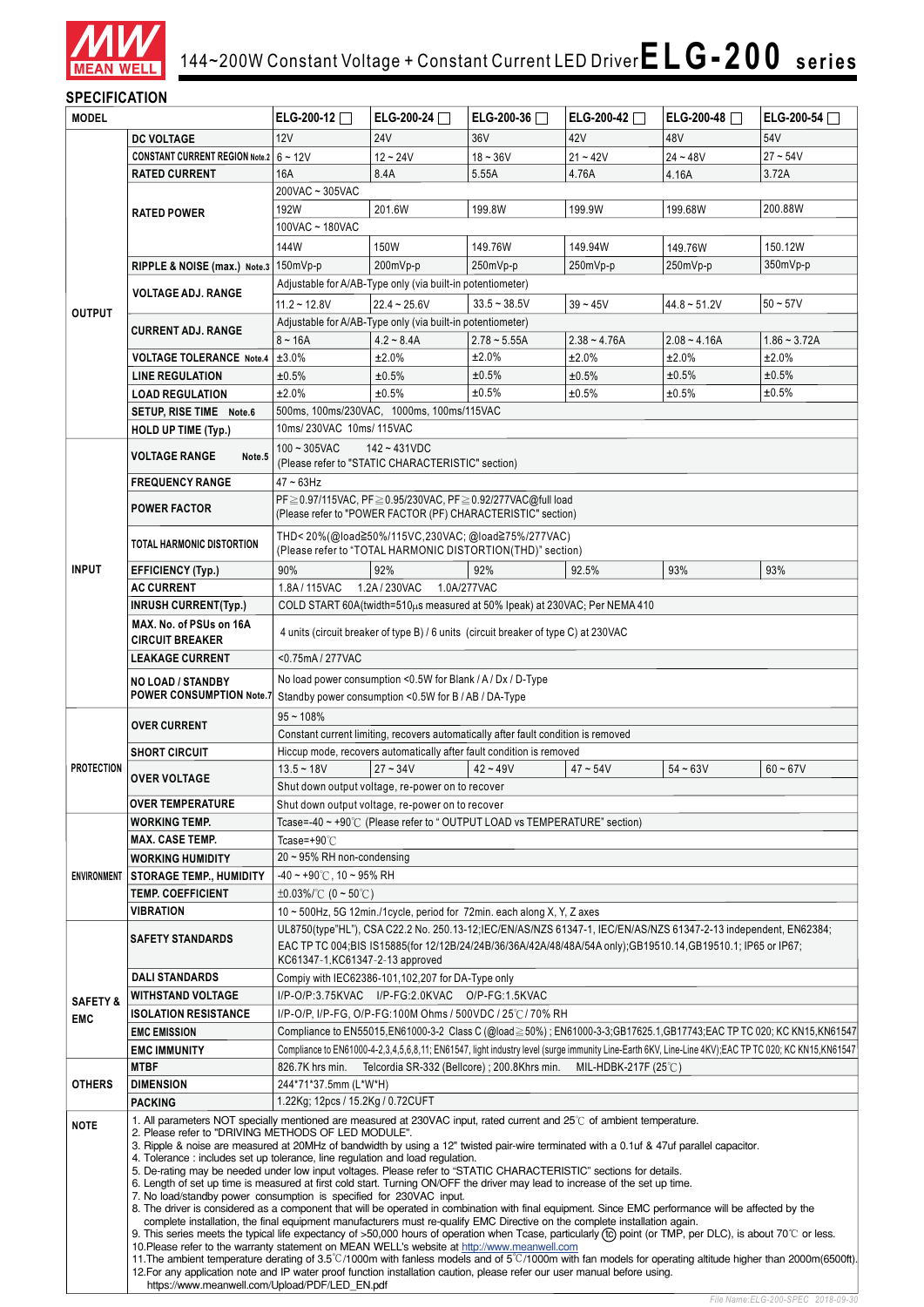



※ This series is able to work in either Constant Current mode (a direct drive way) or Constant Voltage mode (usually through additional DC/DC driver) to drive the LEDs.



Typical output current normalized by rated current (%)

In the constant current region, the highest voltage at the output of the driver depends on the configuration of the end systems.

Should there be any compatibility issues, please contact MEAN WELL.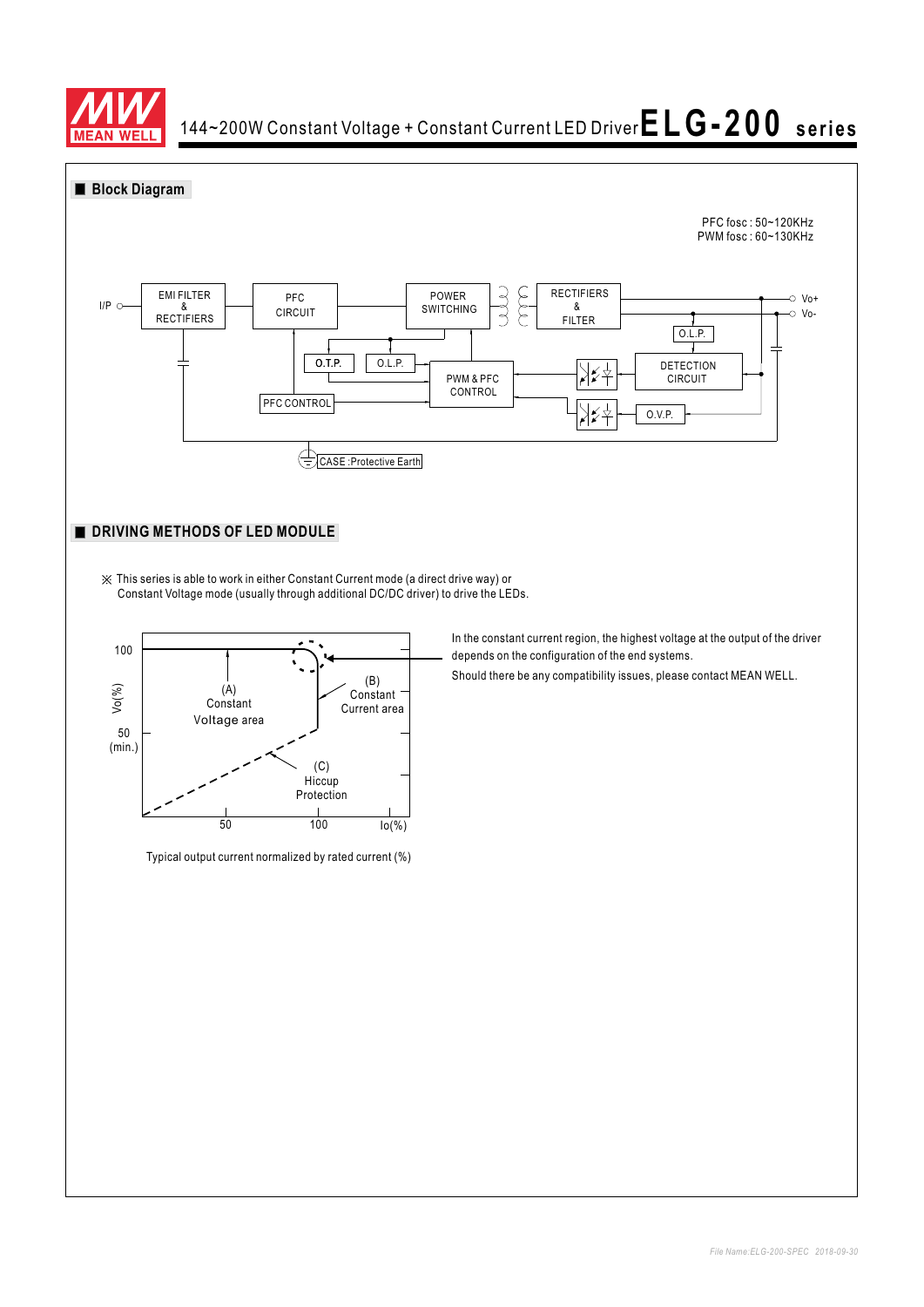

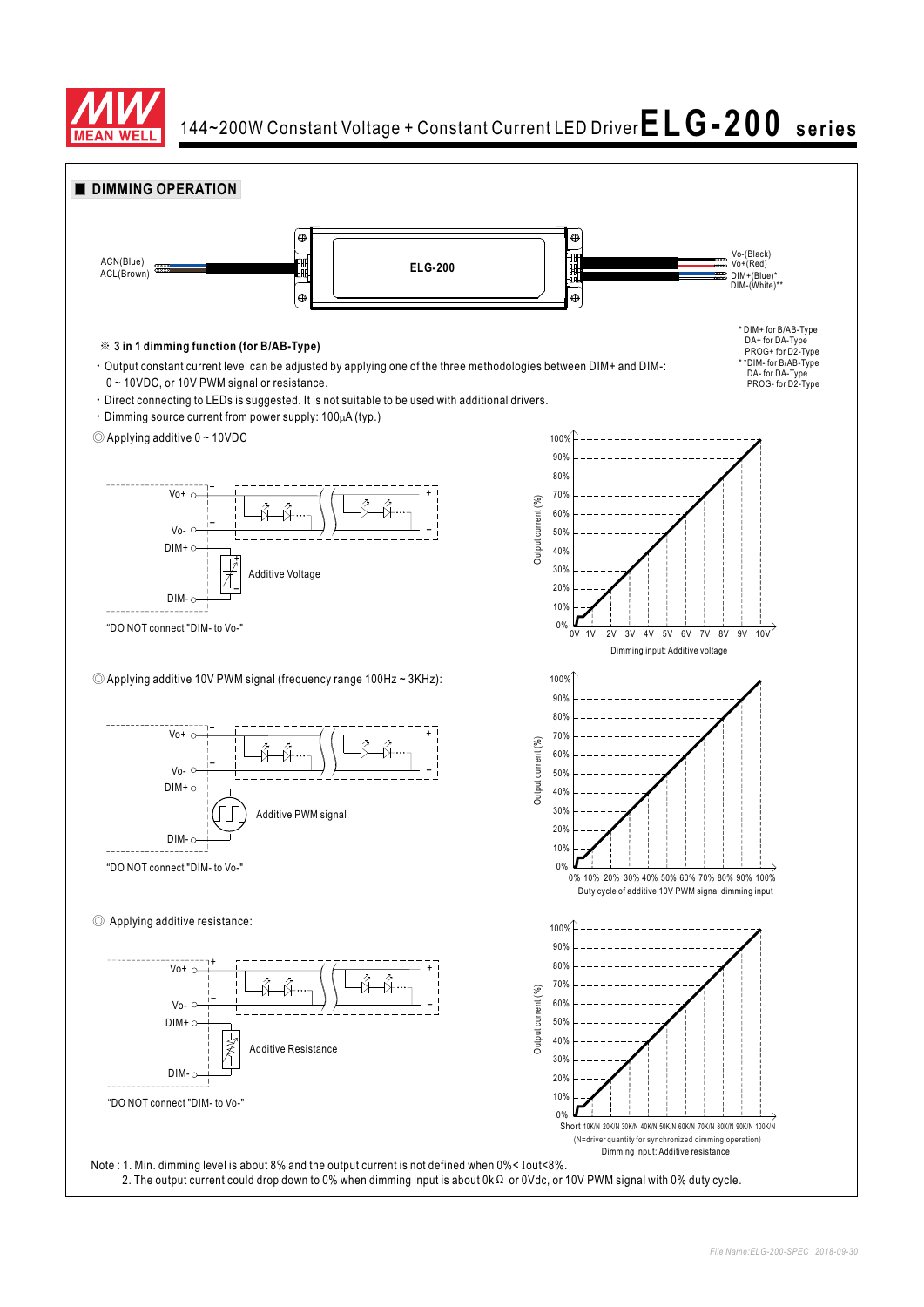

#### ※ **DAL Interface (primary side; for DA-Type) I**

- Apply DALI signal between DA+ and DA-.
- · DALI protocol comprises 16 groups and 64 addresses.
- First step is fixed at 8% of output.

#### ※ **Smart timer dimming function (for Dxx-Type by User definition)**

MEAN WELL Smart timer dimming primarily provides the adaptive proportion dimming profile for the output constant current level to perform up to 14 consecutive hours. 3 dimming profiles hereunder are defined accounting for the most frequently seen applications. If other options may be needed, please contact MEAN WELL for details.

 $Ex:$   $\odot$  D01-Type: the profile recommended for residential lighting



Set up for D01-Type in Smart timer dimming software program:

|         | Τ1    | T2    | T <sub>3</sub> | Τ4  |
|---------|-------|-------|----------------|-----|
| TIME**  | 06:00 | 07:00 | 11:00          | --- |
| LEVEL** | 100%  | 70%   | 50%            | 70% |

#### Operating Time(HH:MM)

\*\*: TIME matches Operating Time in the diagram whereas LEVEL matches Dimming Level.

- Example: If a residential lighting application adopts D01-Type, when turning on the power supply at 6:00pm, for instance:
- [1] The power supply will switch to the constant current level at 100% starting from 6:00pm.
- [2] The power supply will switch to the constant current level at 70% in turn, starting from 0:00am, which is 06:00 after the power supply turns on.
- [3] The power supply will switch to the constant current level at 50% in turn, starting from 1:00am, which is 07:00 after the power supply turns on.
- [4] The power supply will switch to the constant current level at 70% in turn, starting from 5:00am, which is 11:00 after the power supply turns on. The constant current level remains till 8:00am, which is 14:00 after the power supply turns on.

 $Ex:$   $\odot$  D02-Type: the profile recommended for street lighting



Set up for D02-Type in Smart timer dimming software program:

|         | Τ1    | T3<br>Т2 |      | T <sub>4</sub> | T5  |
|---------|-------|----------|------|----------------|-----|
| TIME**  | 01:00 | 03:00    | 8:00 | 11:00          | --- |
| LEVEL** | 50%   | 80%      | 100% | 60%            | 80% |



\*\*: TIME matches Operating Time in the diagram whereas LEVEL matches Dimming Level.

- Example: If a street lighting application adopts D02-Type, when turning on the power supply at 5:00pm, for instance:
- [1] The power supply will switch to the constant current level at 50% starting from 5:00pm.
- [2] The power supply will switch to the constant current level at 80% in turn, starting from 6:00pm, which is 01:00 after the power supply turns on.
- [3] The power supply will switch to the constant current level at 100% in turn, starting from 8:00pm, which is 03:00 after the power supply turns on.
- [4] The power supply will switch to the constant current level at 60% in turn, starting from 1:00am, which is 08:00 after the power supply turns on.
- [5] The power supply will switch to the constant current level at 80% in turn, starting from 4:00am, which is 11:00 after the power supply turns on. The constant current level remains till 6:30am, which is 14:00 after the power supply turns on.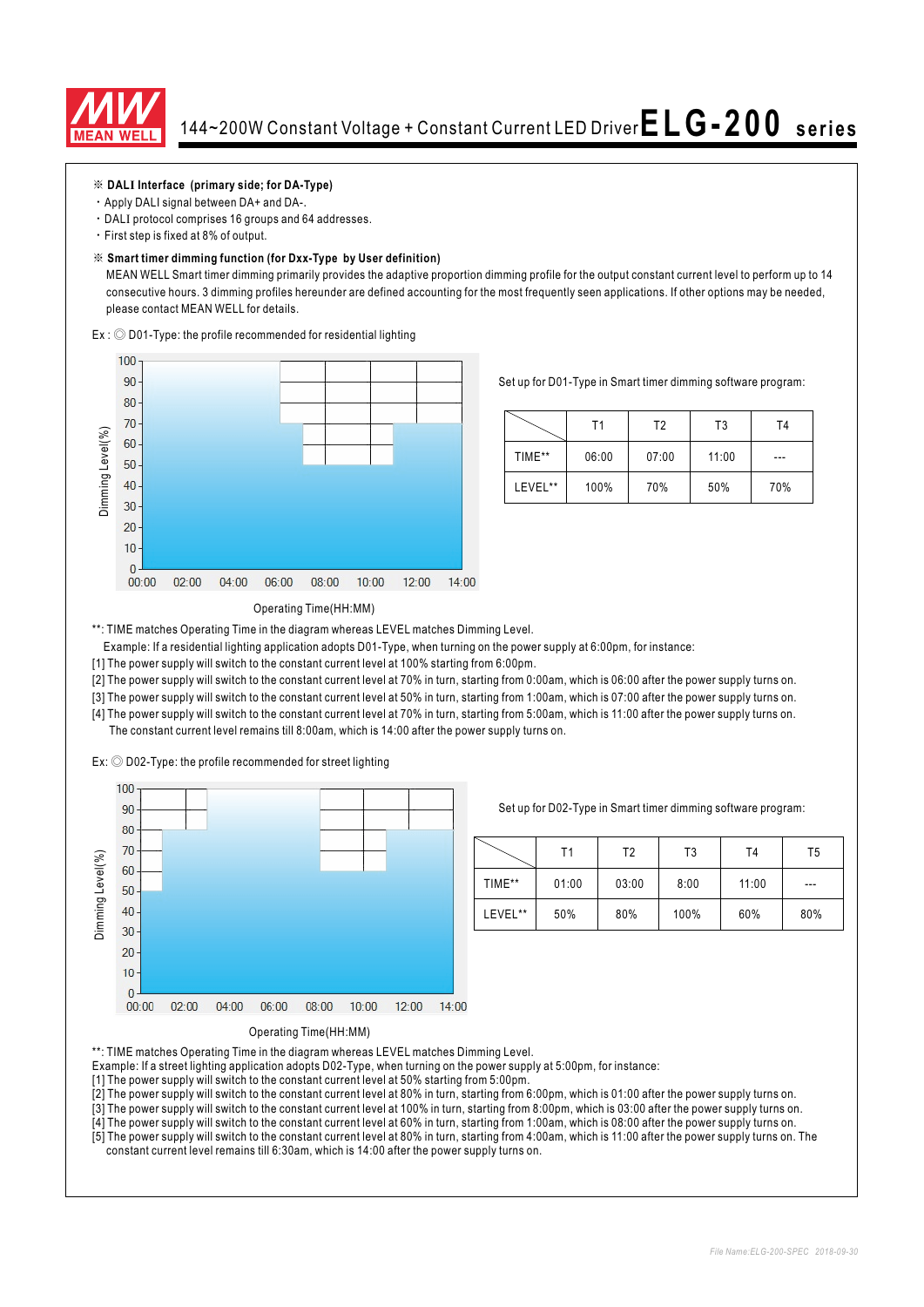



Set up for D03-Type in Smart timer dimming software program:

|         | Τ1    |       | T3  |  |
|---------|-------|-------|-----|--|
| TIME**  | 01:30 | 11:00 |     |  |
| LEVEL** | 70%   | 100%  | 70% |  |

\*\*: TIME matches Operating Time in the diagram whereas LEVEL matches Dimming Level.

Example: If a tunnel lighting application adopts D03-Type, when turning on the power supply at 4:30pm, for instance:

[1] The power supply will switch to the constant current level at 70% starting from 4:30pm.

[2] The power supply will switch to the constant current level at 100% in turn, starting from 6:00pm, which is 01:30 after the power supply turns on.

[3] The power supply will switch to the constant current level at 70% in turn, starting from 5:00am, which is 11:00 after the power supply turns on.<br>The constant current level remains till 6:30am, which is 14:00 after the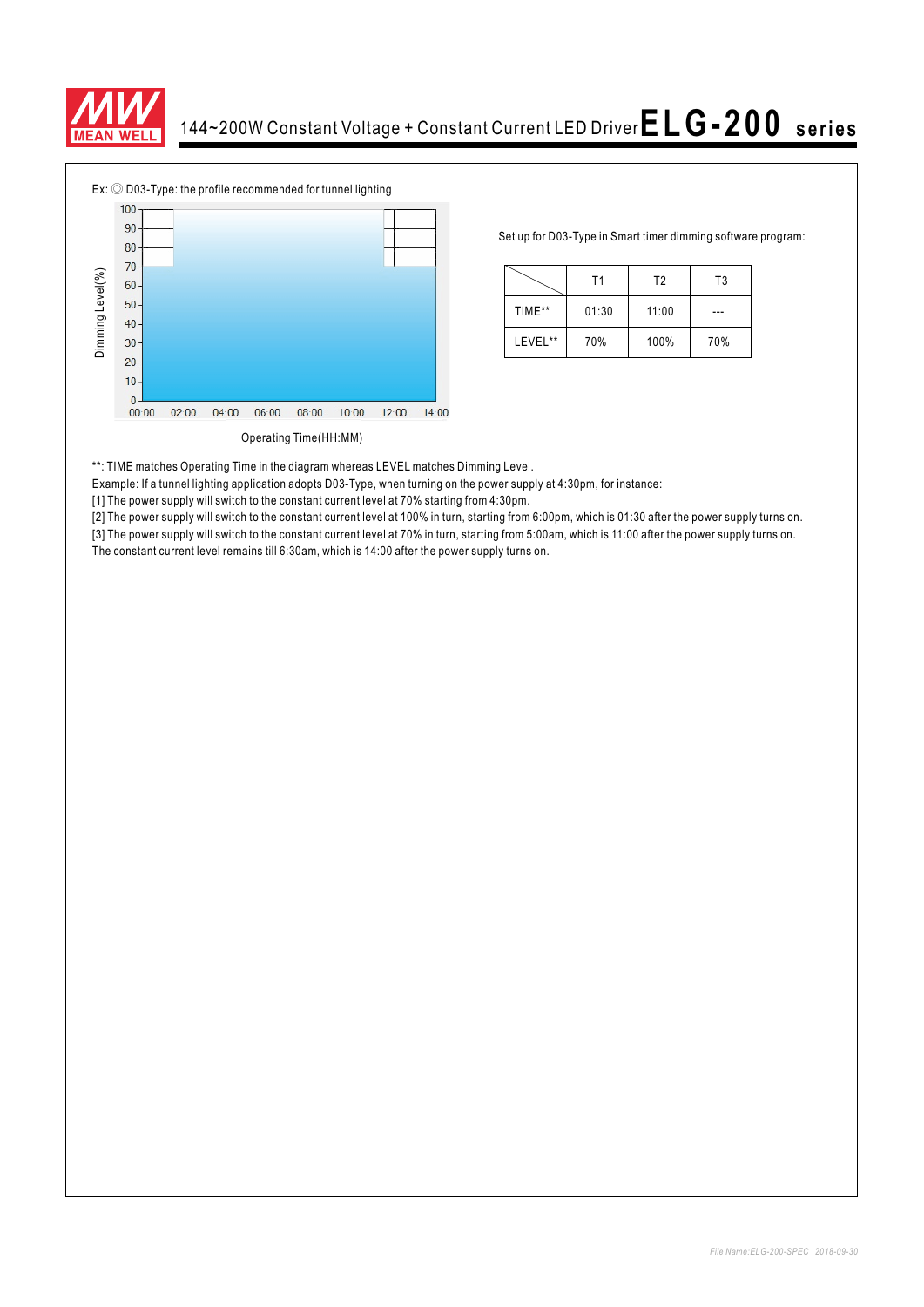

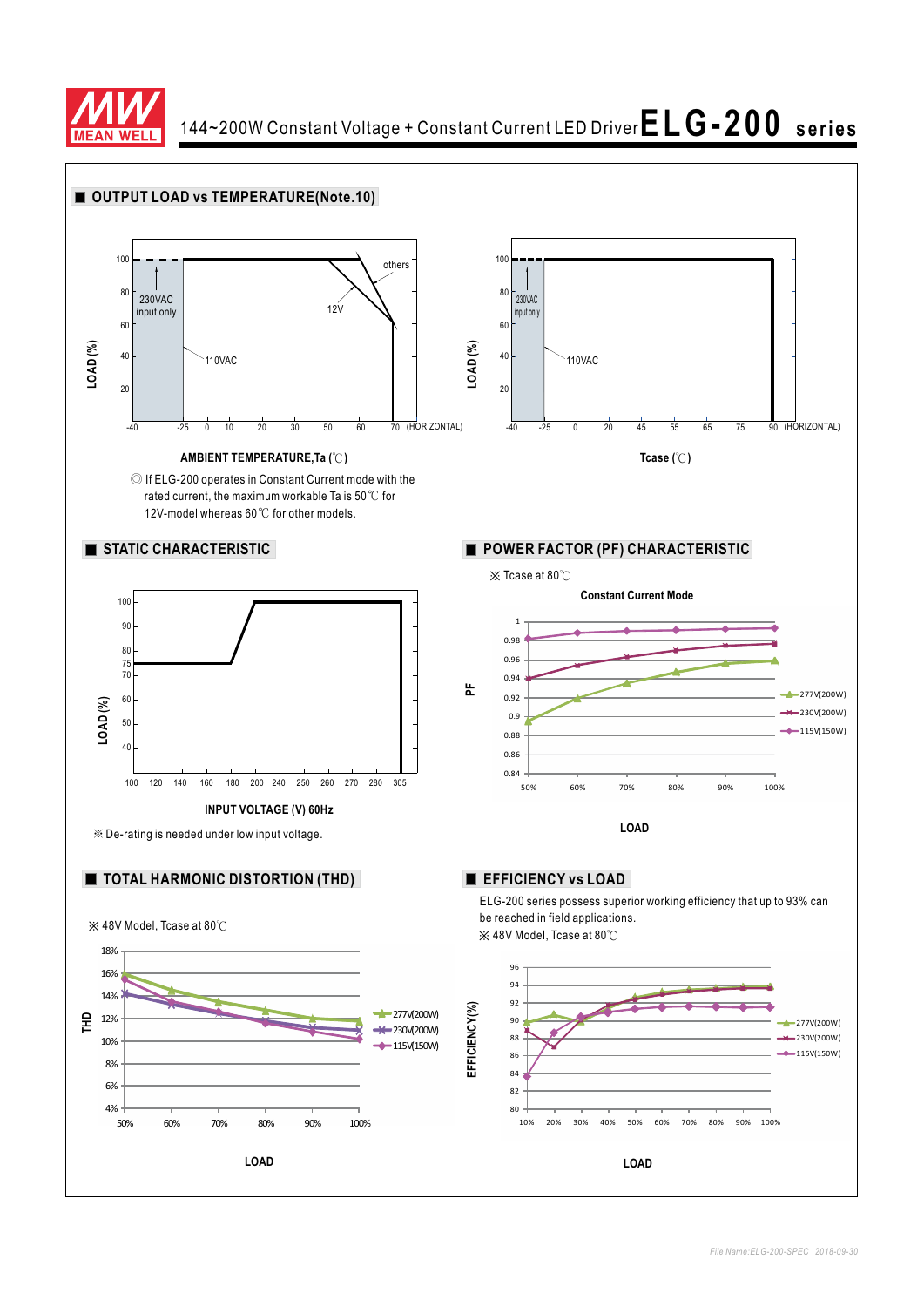

**LIFE TIME** 

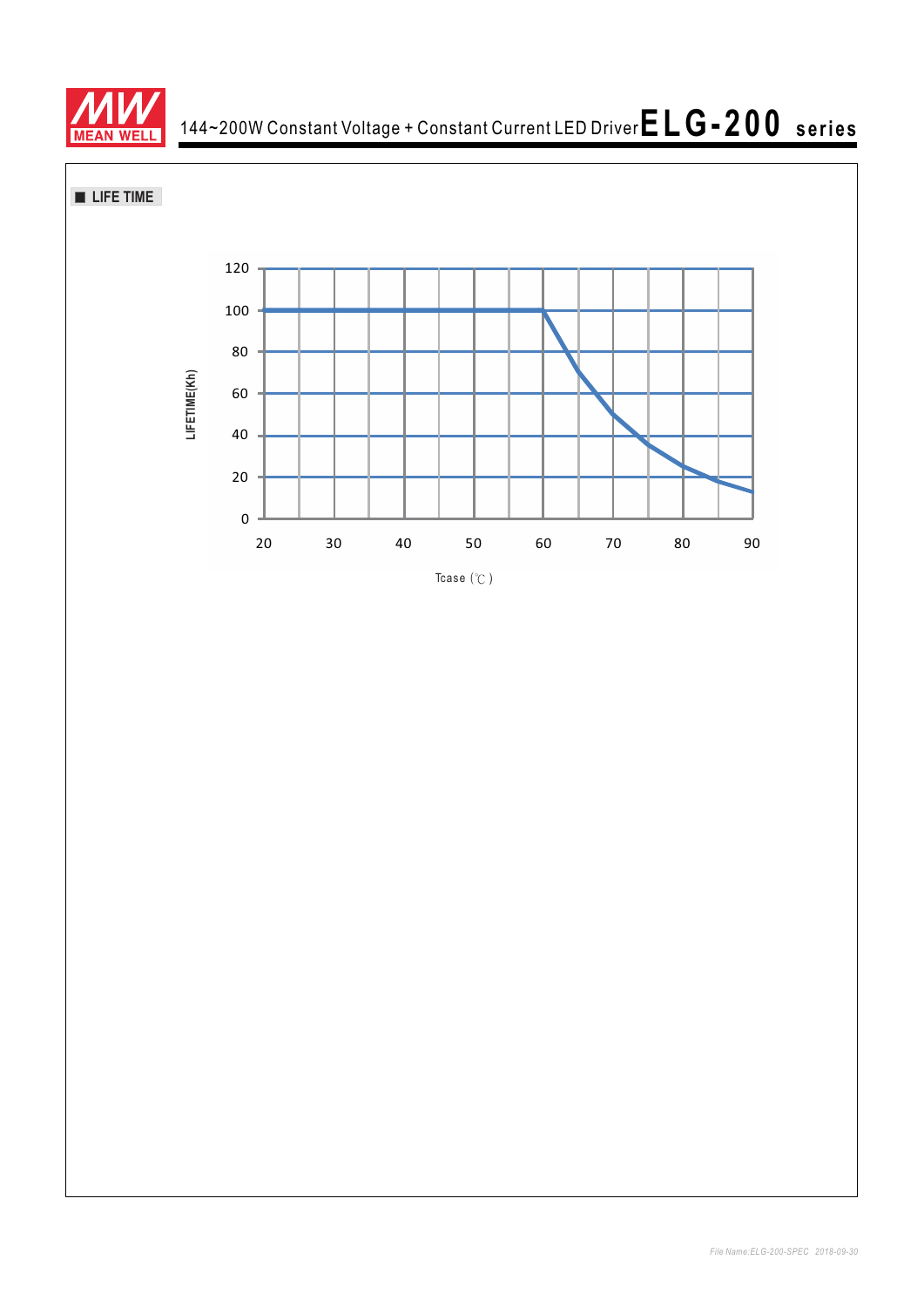

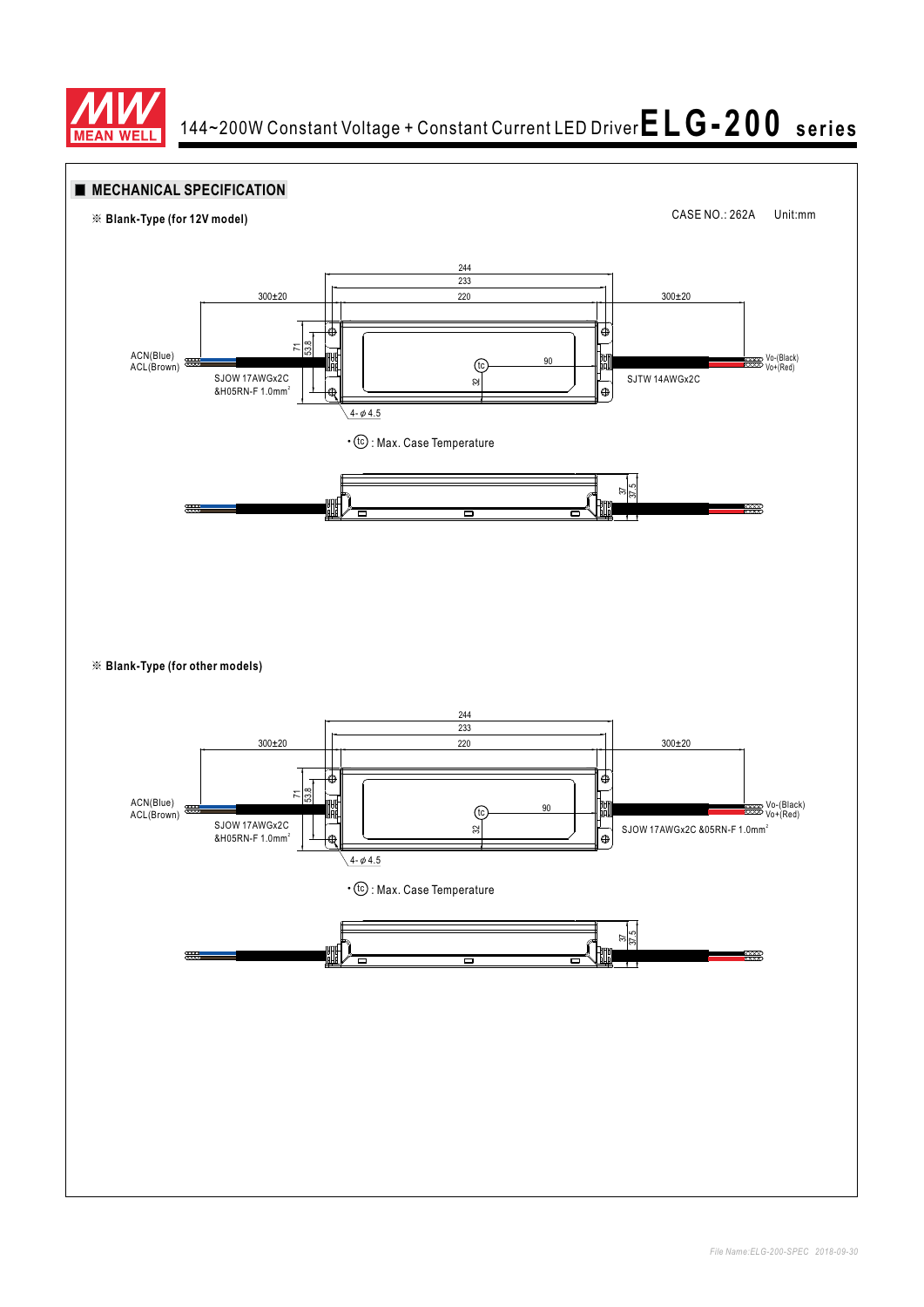

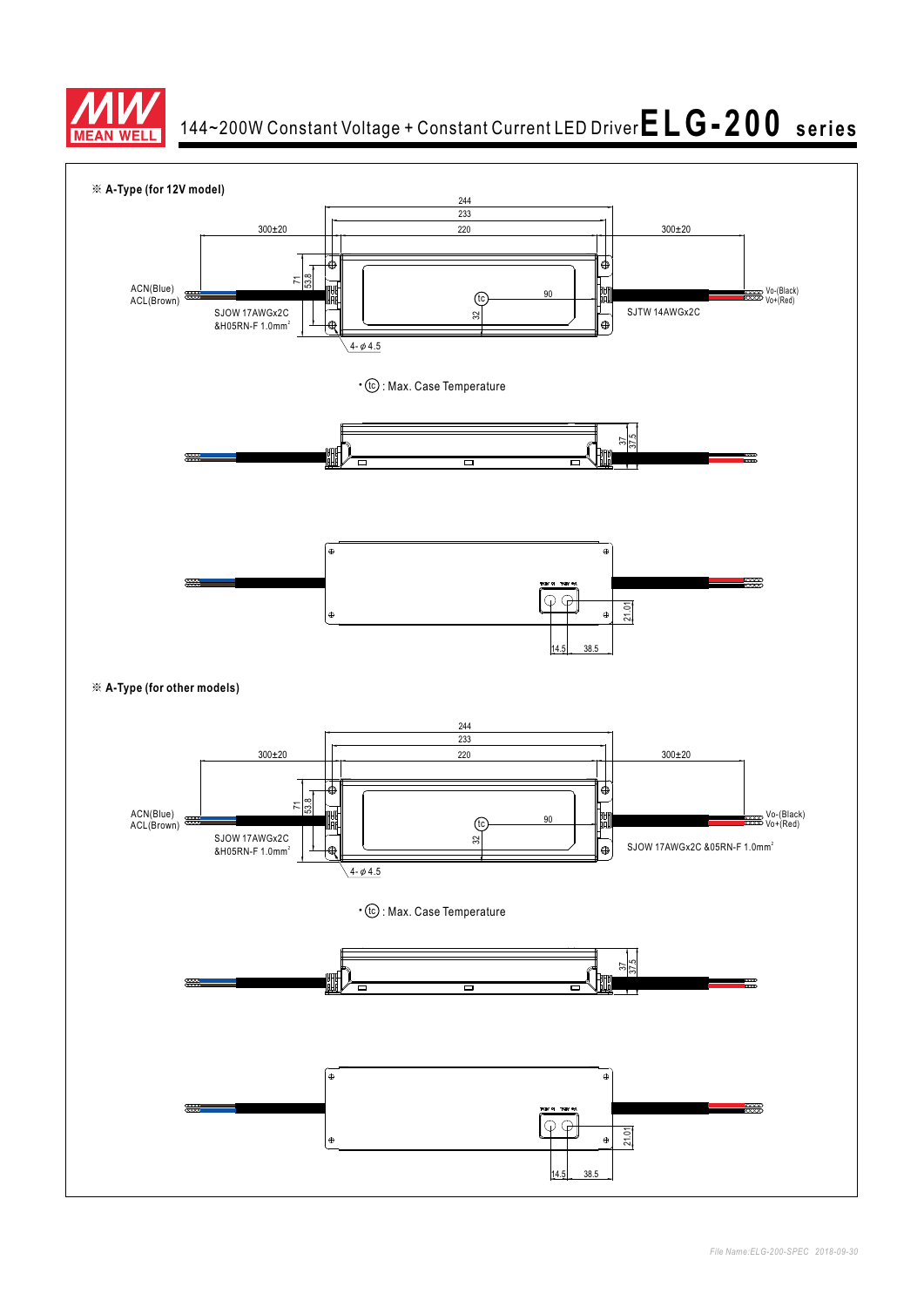



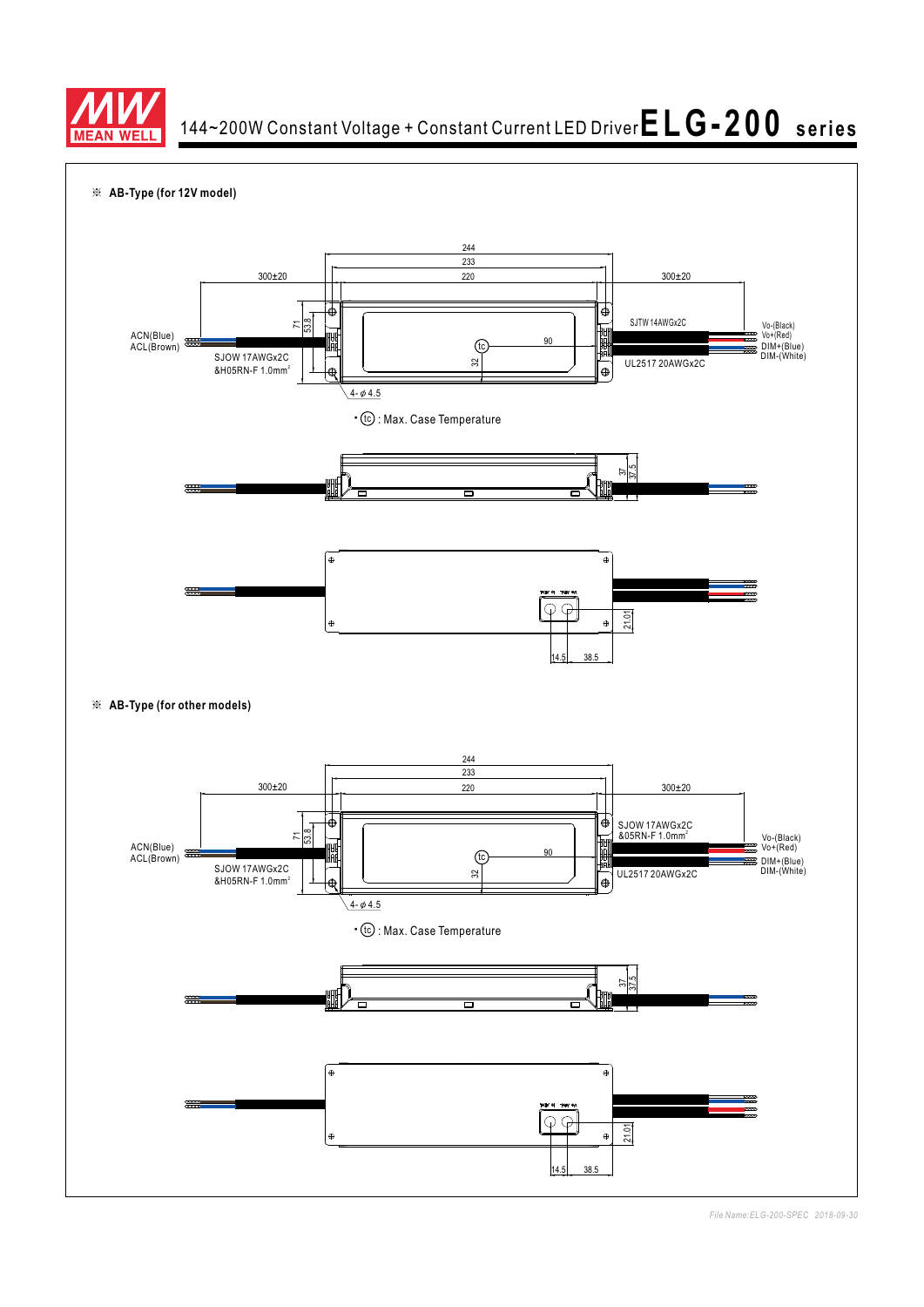